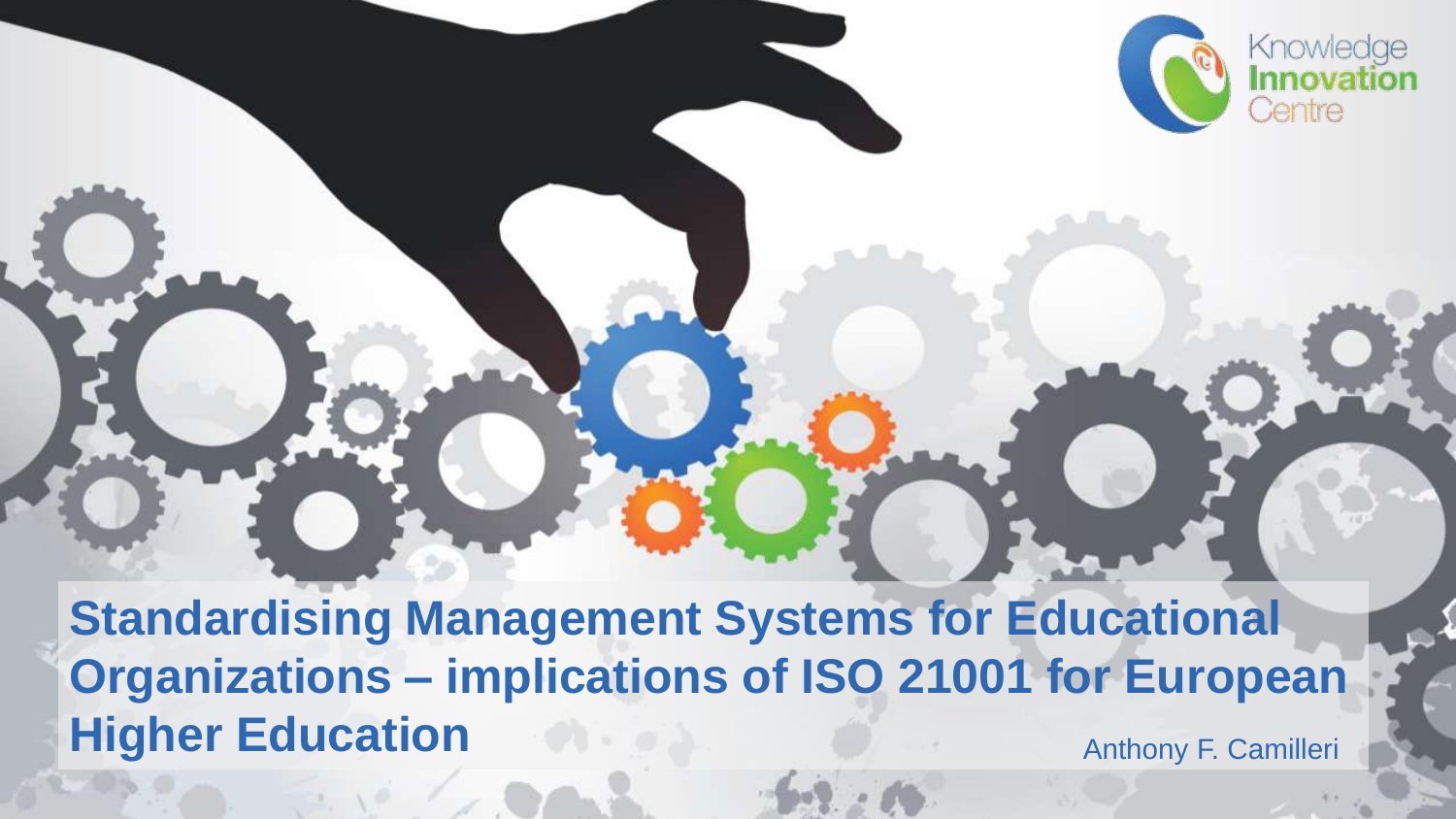### **Introduction to ISO**



We are an independent, non-governmental organization.



We are a global network of national standards bodies with one member per country.



Our job is to make International Standards.



We are not for profit : selling our standards allows us to finance their development in a neutral environment, to maintain them and to make new ones.

ISO provides a platform for developing practical tools through common understanding and cooperation with all stakeholders.



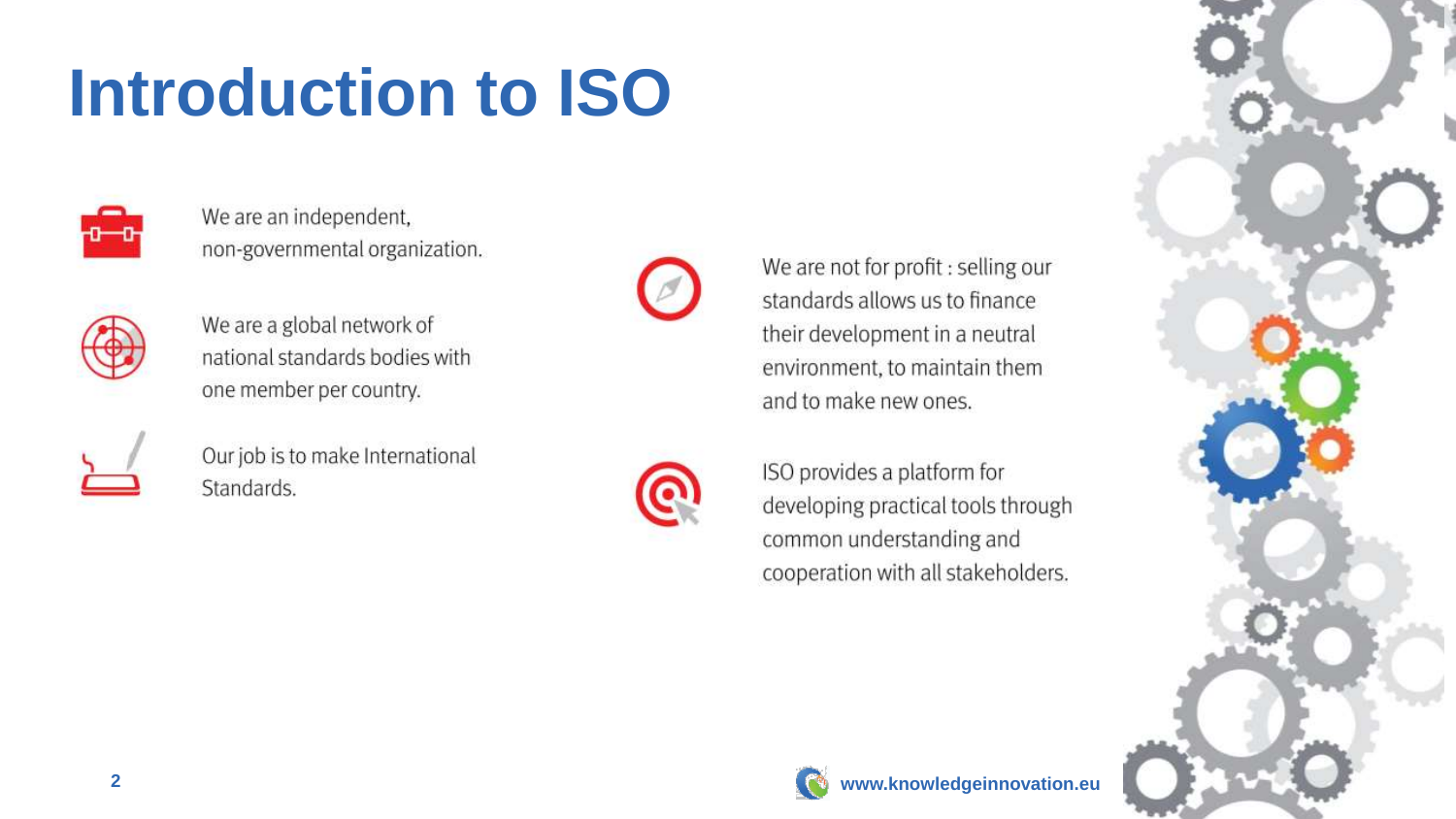### **Introduction to ISO**



We are an independent, non-governmental organization.



We are a global network of national standards bodies with one member per country.



Our job is to make International Standards.

> $163$ <sup>\*</sup> members 21350 **International Standards**



We are not for profit : selling our standards allows us to finance their development in a neutral environment, to maintain them and to make new ones.

ISO provides a platform for developing practical tools through common understanding and cooperation with all stakeholders.







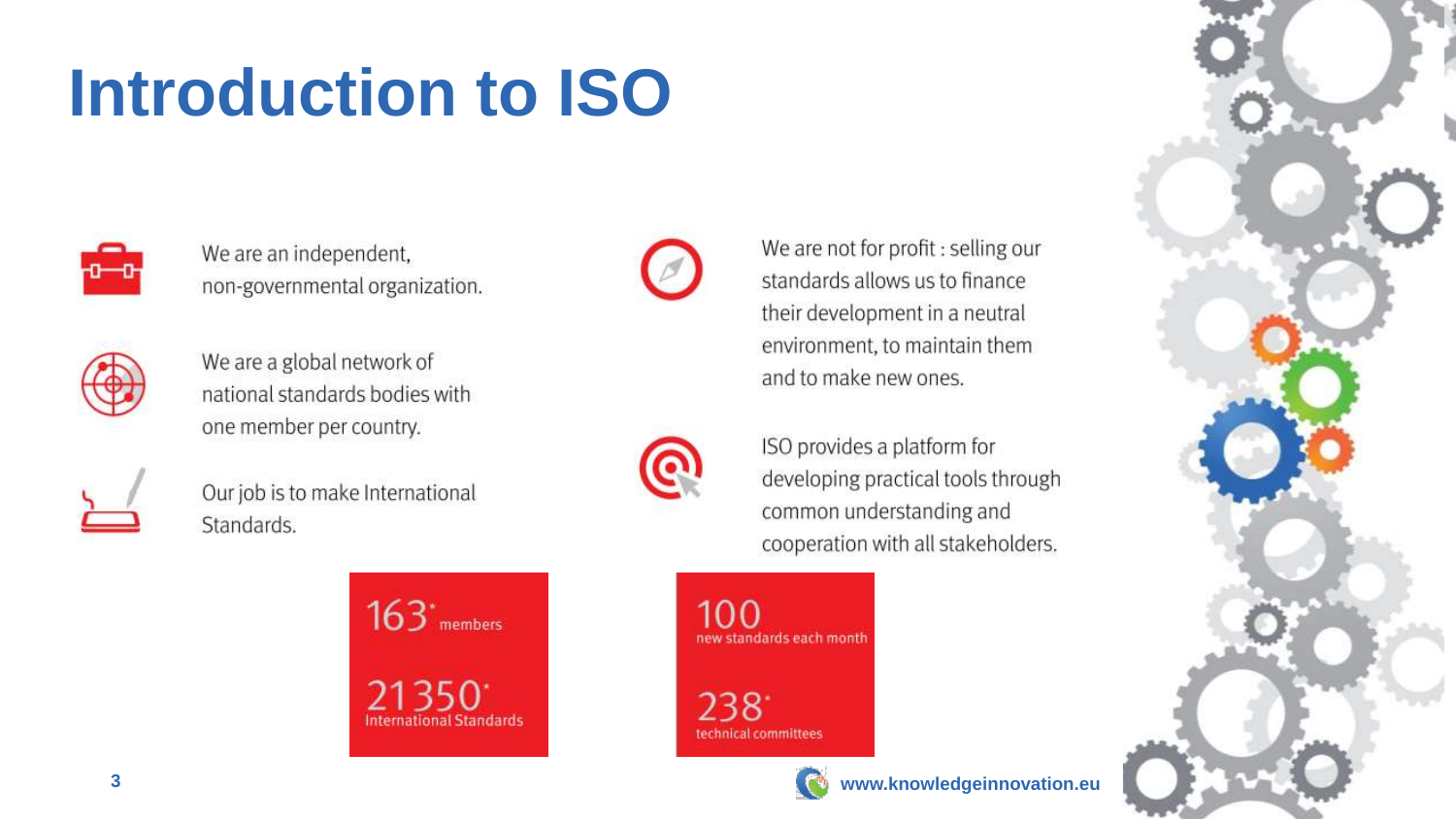#### How does ISO work?

ISO only develops a standard if there is a market need for it.

> International standards are created by the people who will use and be impacted by them. We call them EXPERTS and they come from industry, government, consumer organizations, academia, nongovernmental organizations, and more.

It is the **MEMBERS** role to identify the experts and ensure an active voice for their country.

a global platform for creating **consensus**





The ISO Central Secretariat  $-$  ISO/CS  $-$  coordinates the development process and publishes the standards.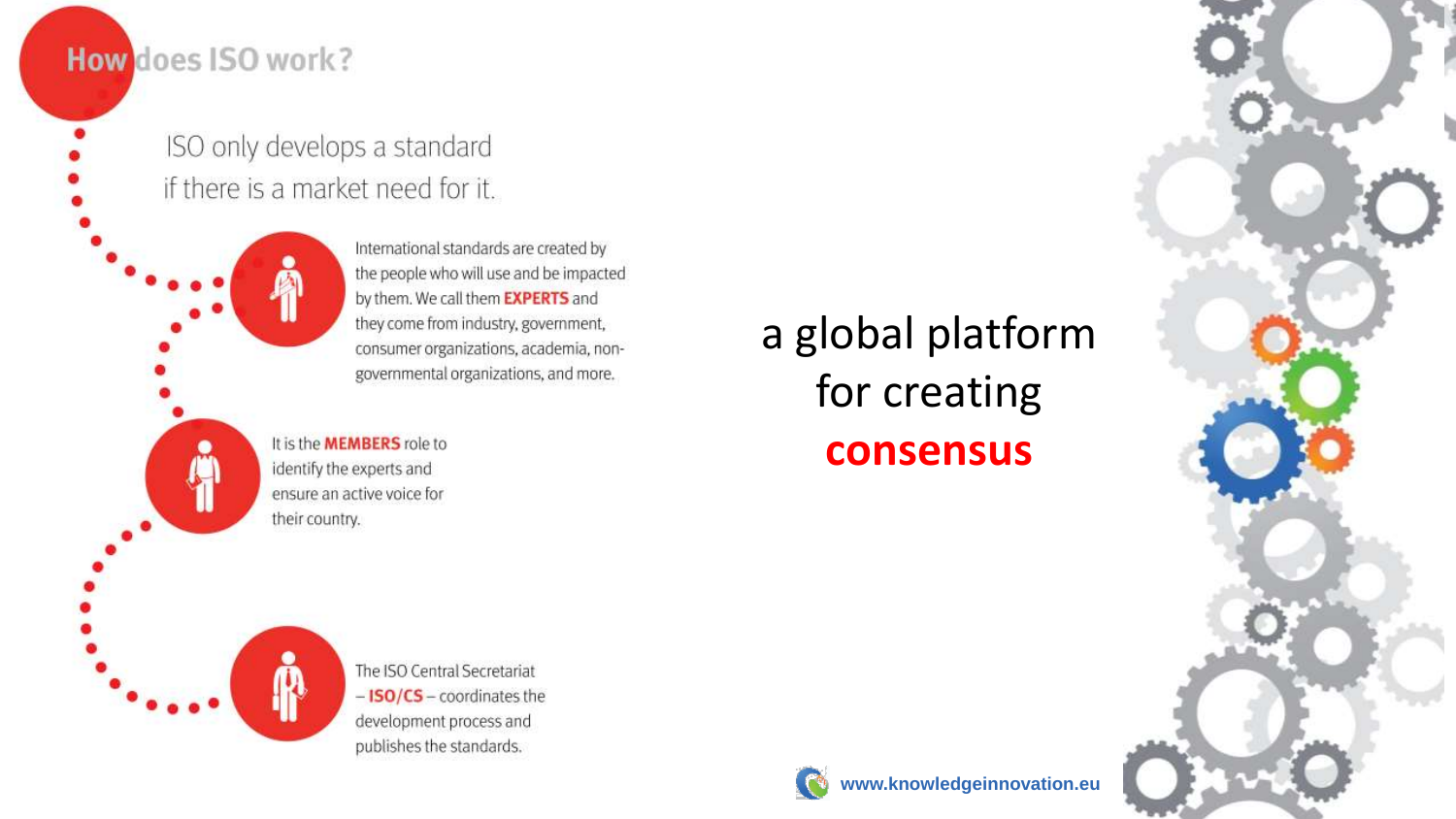

### a global platform for creating **consensus**

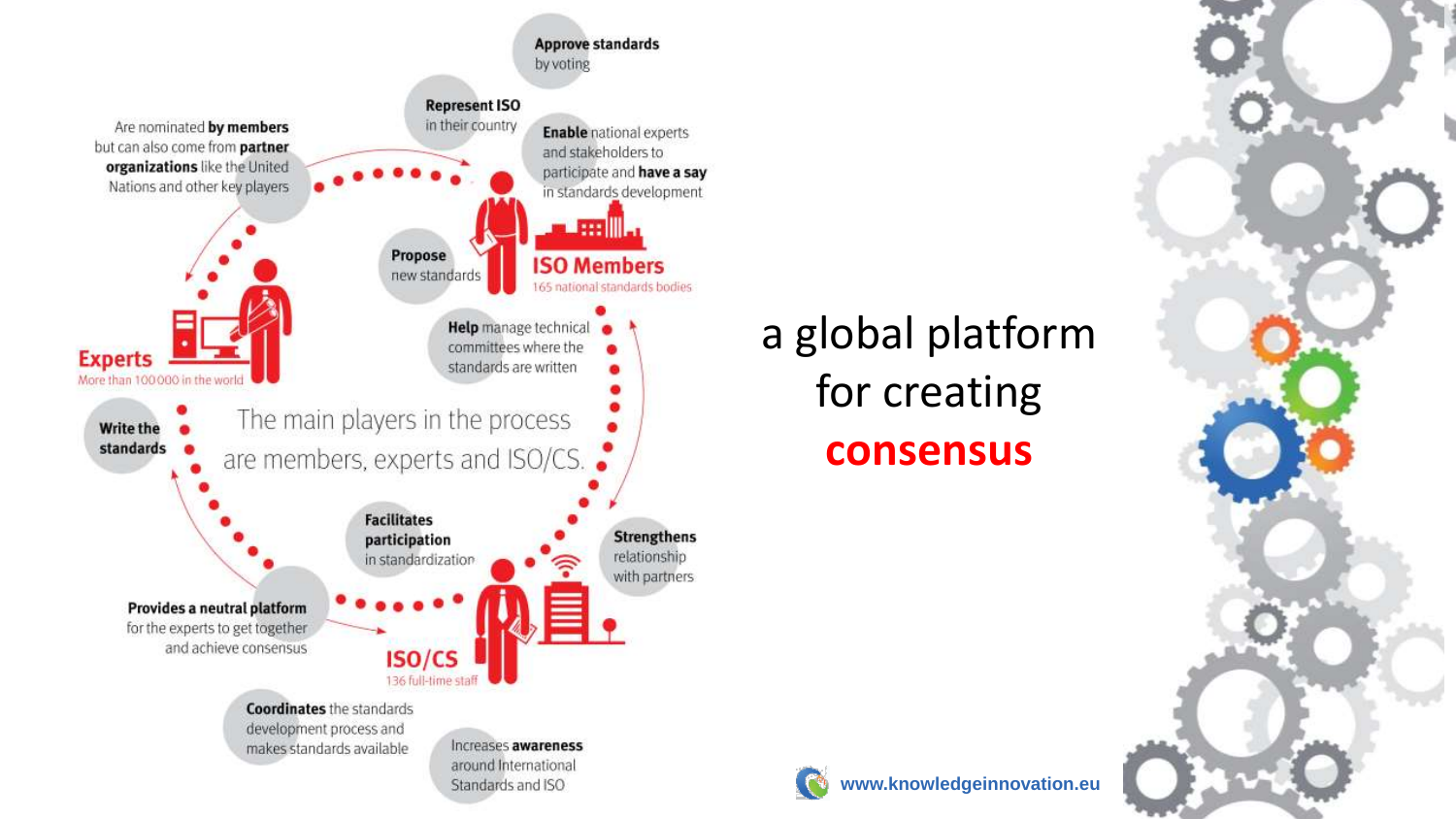

### **MANAGEMENT SYSTEM STANDARD FOR EDUCATIONAL ORGANIZATIONS ISO 21001 is a**

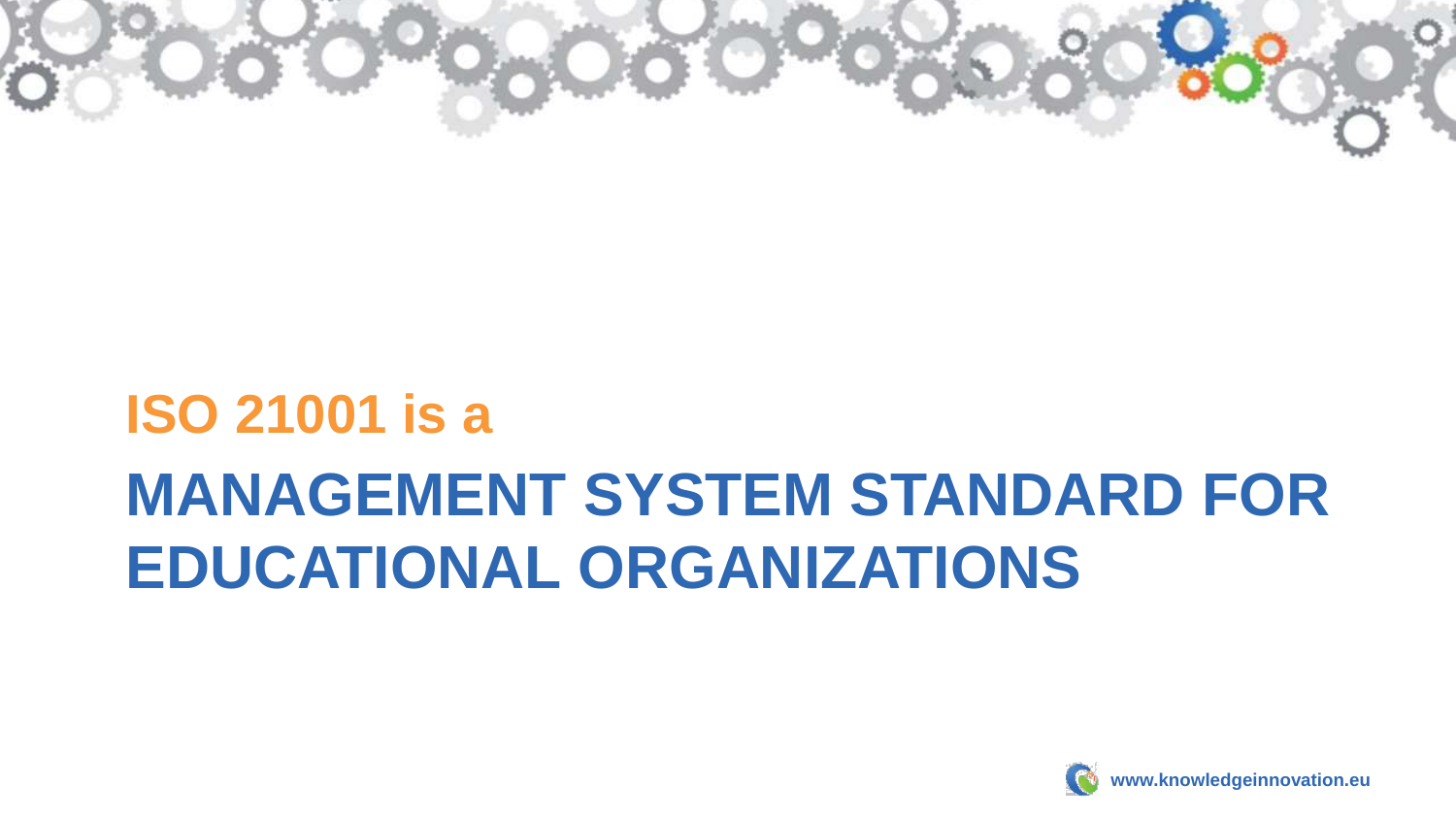# **ISO 21001**

- specifies requirements for a management system for educational organizations when such an organization:
	- needs to demonstrate its ability to support the acquisition and development of competence through teaching, learning or research, and
	- aims to enhance satisfaction of learners, other beneficiaries, and staff through the effective application of its EOMS, including processes for improvement of the system and assurance of conformity to learners' and other beneficiaries' requirements.



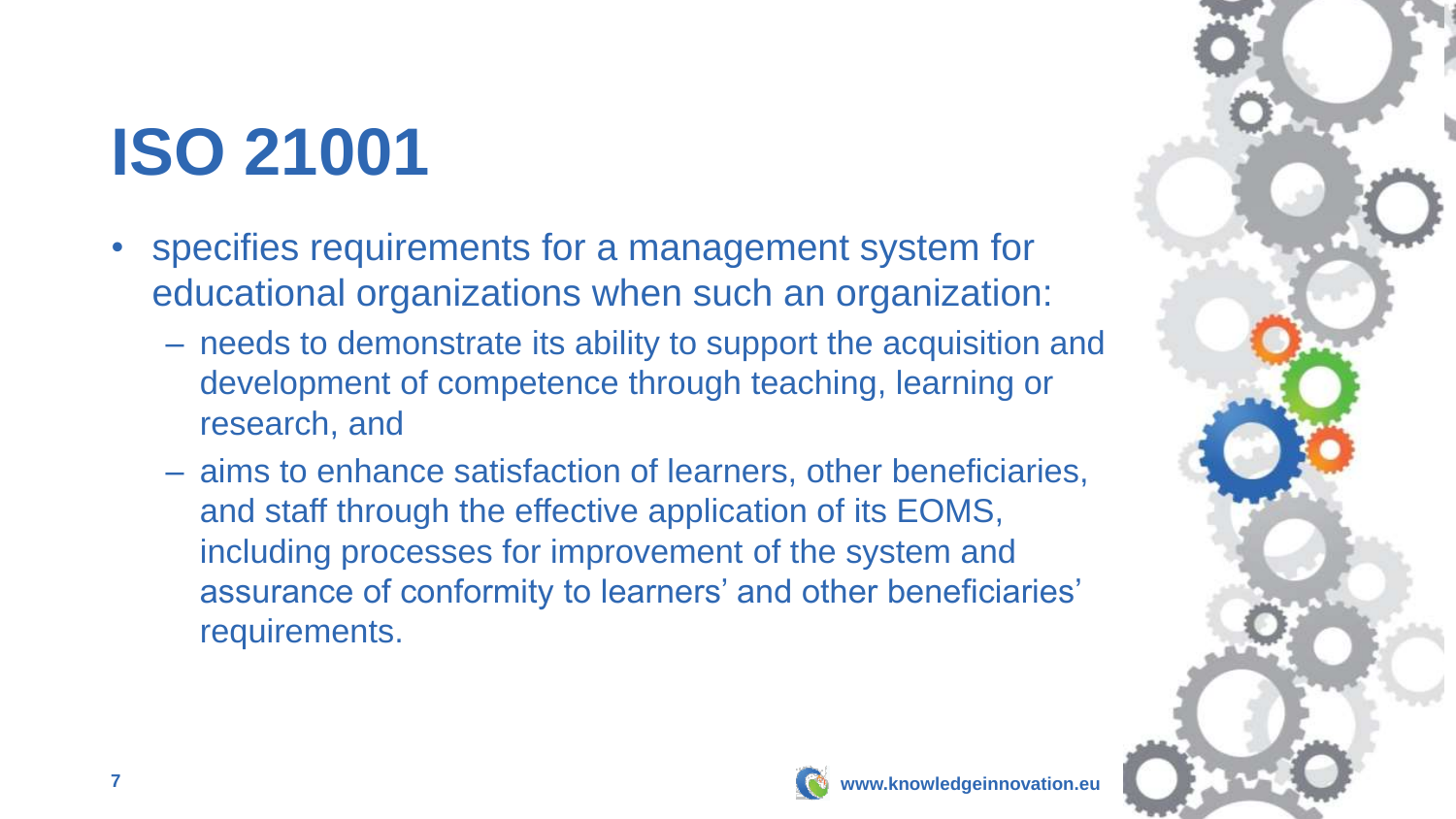

### **BEING DEVELOPED BY ISO PC288/WG1 ISO 21001 is**

### **140 EXPERTS FROM 34 COUNTRIES**

It is currently a final draft international standard – due to be published in early 2018 subject to member approval

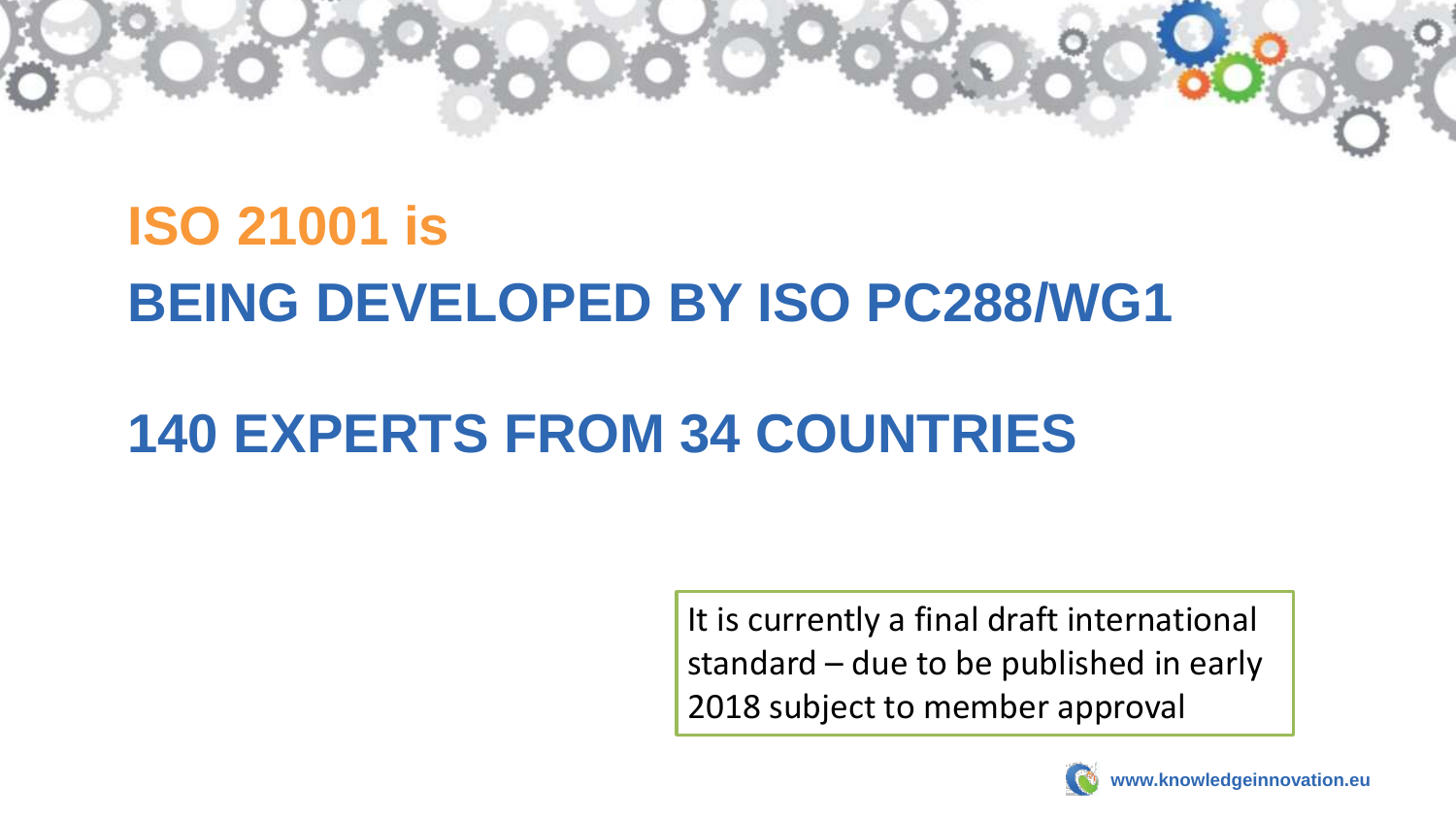# **Management Systems**

What the organization does to manage its processes, or activities in order that its products or services meet the organization's objectives, such as

- satisfying the learners' requirements
- balancing requirements from other stakeholders
- complying to regulations, or
- meeting educational objectives

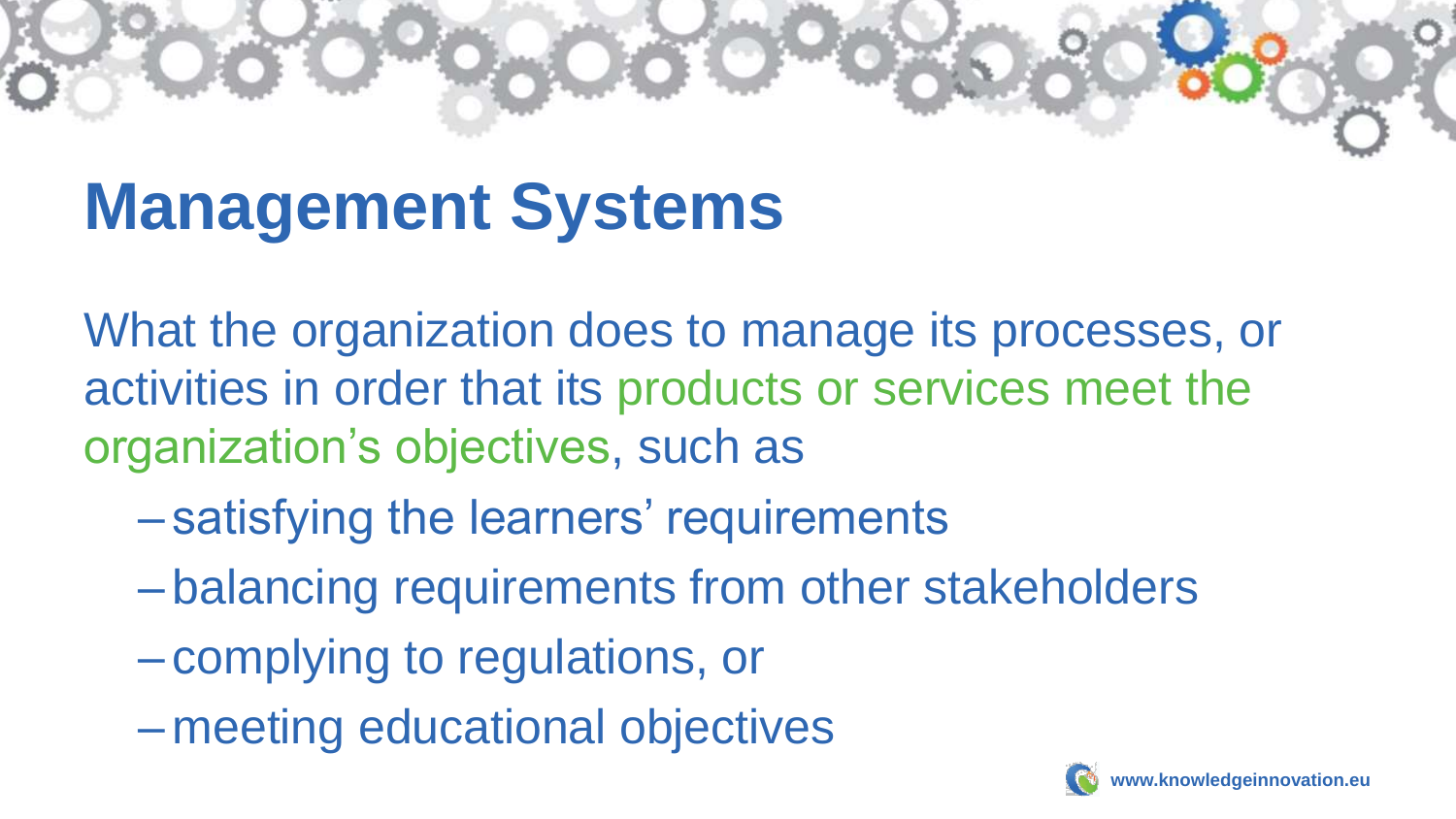### **Management Systems**

- Large organizations, or ones with complicated processes, could not function well without management systems.
- In the fields of education, multiple national and regional standards have regulated parts of these management systems
- Educational organizations around the world have been applying ISO 9001 to their quality management.
- ISO 21001 make **a comprehensive set** of these successful practices available for **all educational organizations**

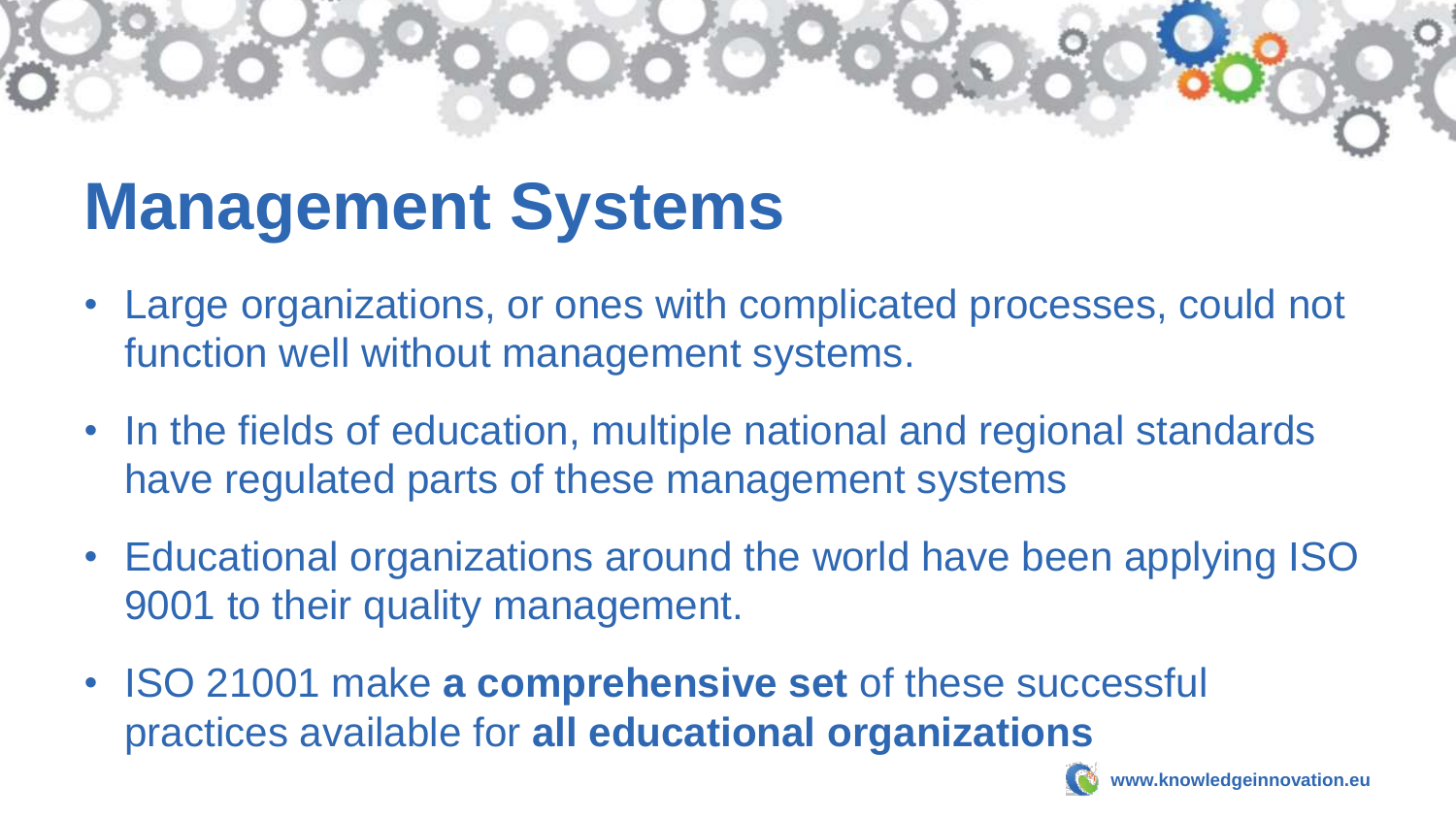### **Management System Standards**

- All Management Systems use a harmonised High-Level Structure in line with the ISO Directives
- Examples of Management System Standards
	- ISO 9001: Quality Management
	- ISO 14001: Environmental Management

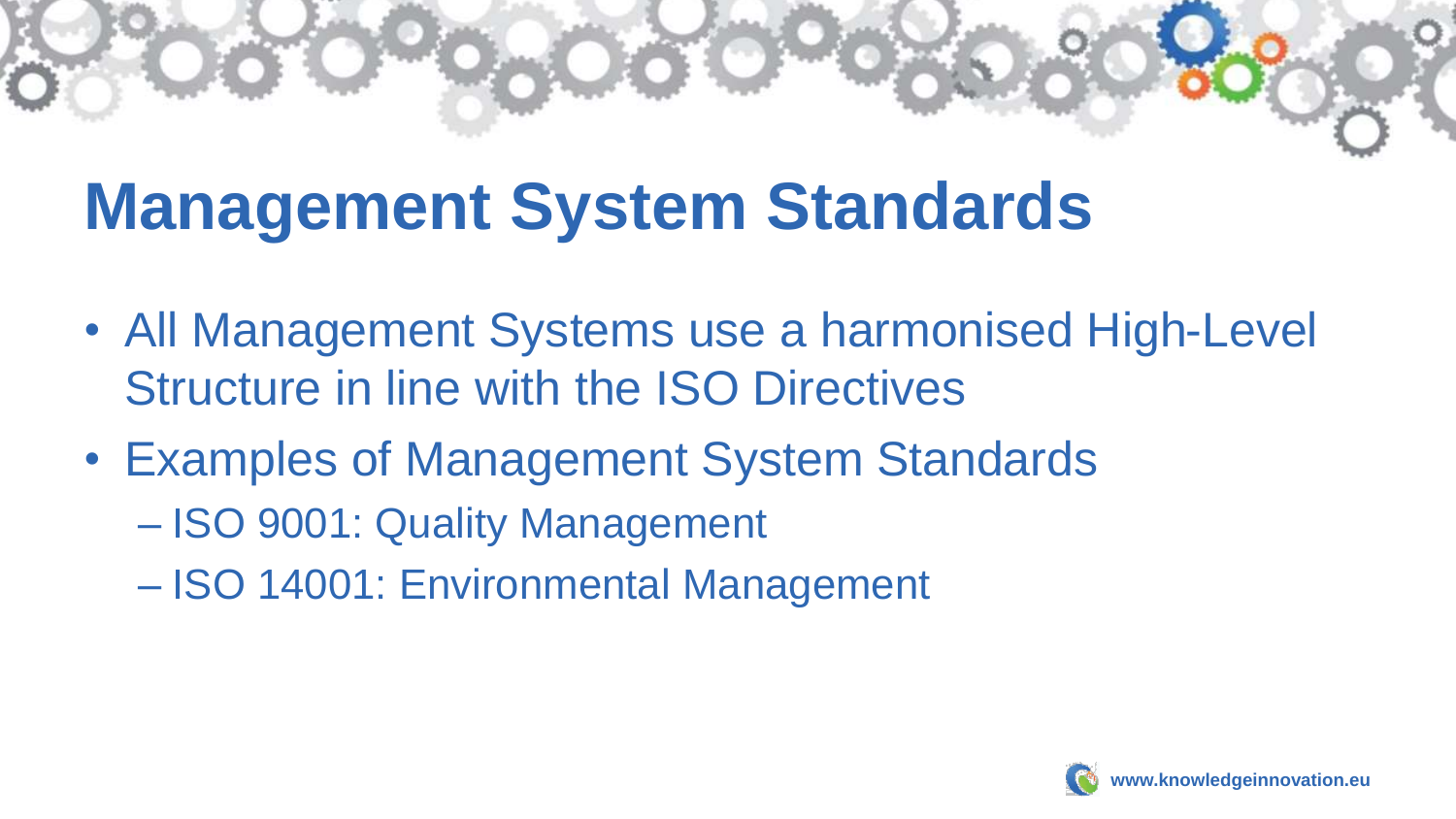# **High-Level Structure**

- 1. Scope
- 2. Normative References
- 3. Terms and Definitions
- 4. Context of the Organization
- 5. Leadership
- 6. Planning
- 7. Support
- 8. Operation
- 9. Performance Evaluation 10.Improvement

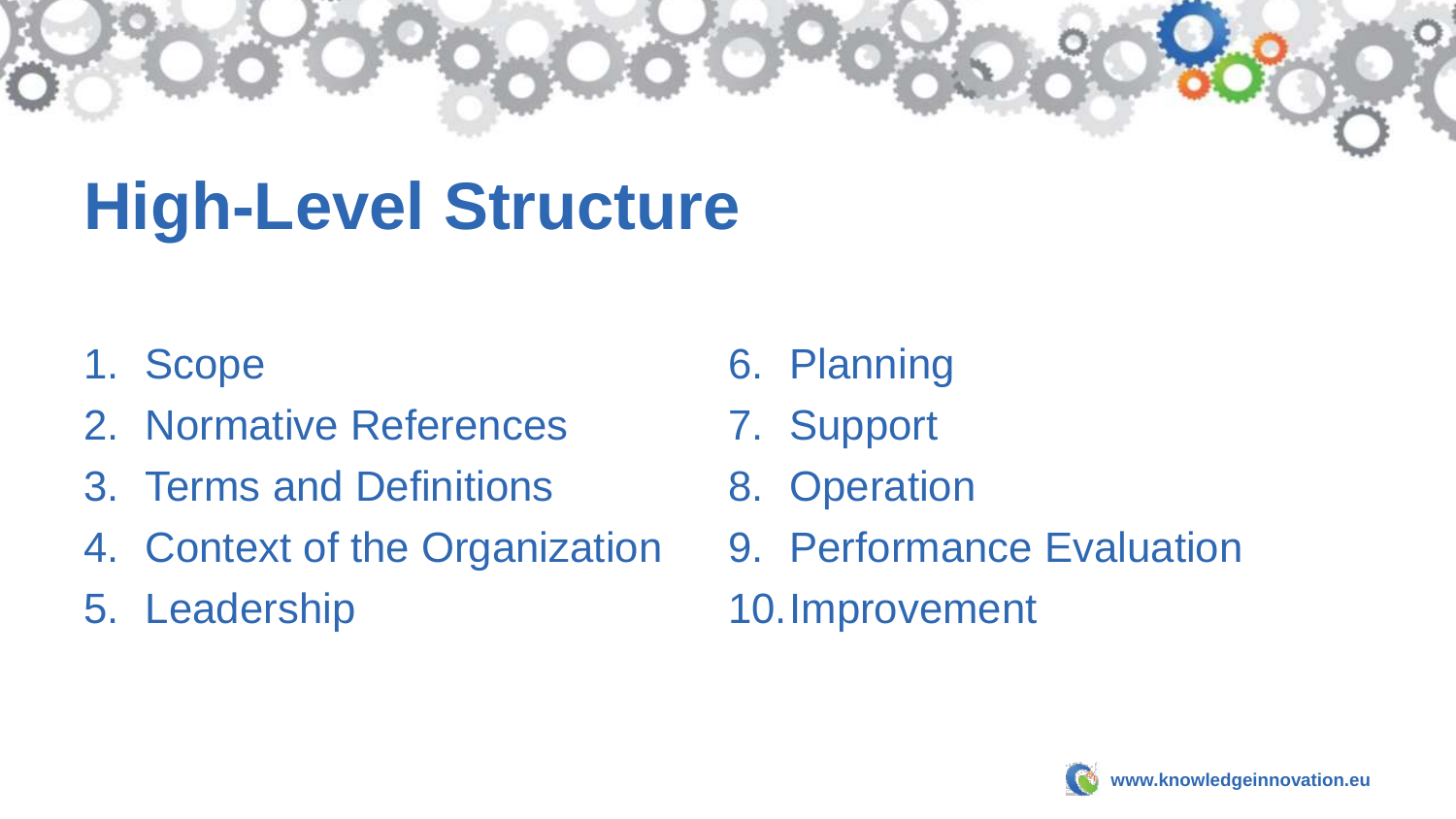

### **Processes**

- ISO 21001 concerns how an organization goes about its work.
- Processes affect final products or services.
- ISO 9001 gives the requirements for what the organization must do to meet learners' and other beneficiaries' requirements.

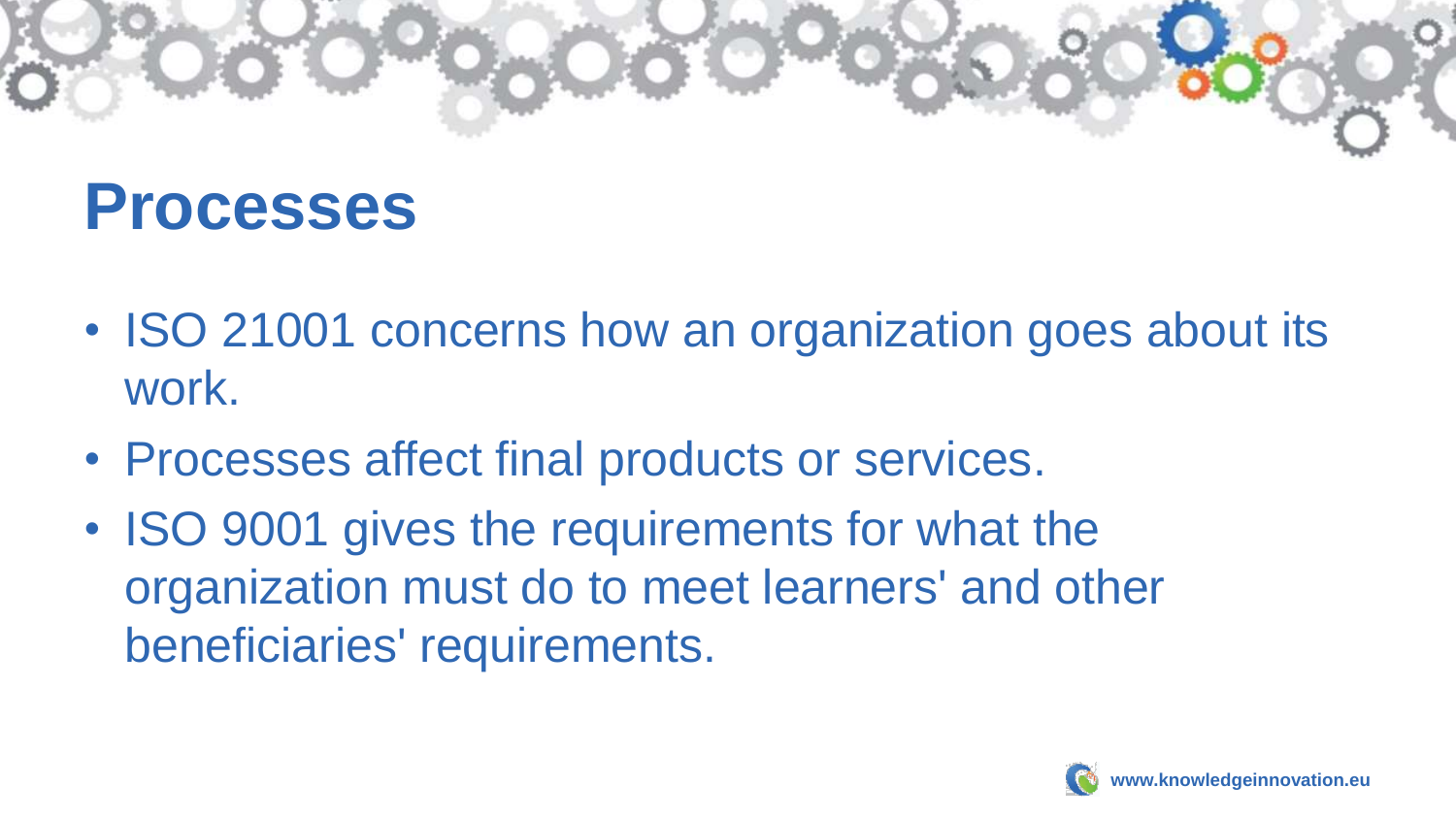

### **Processes**



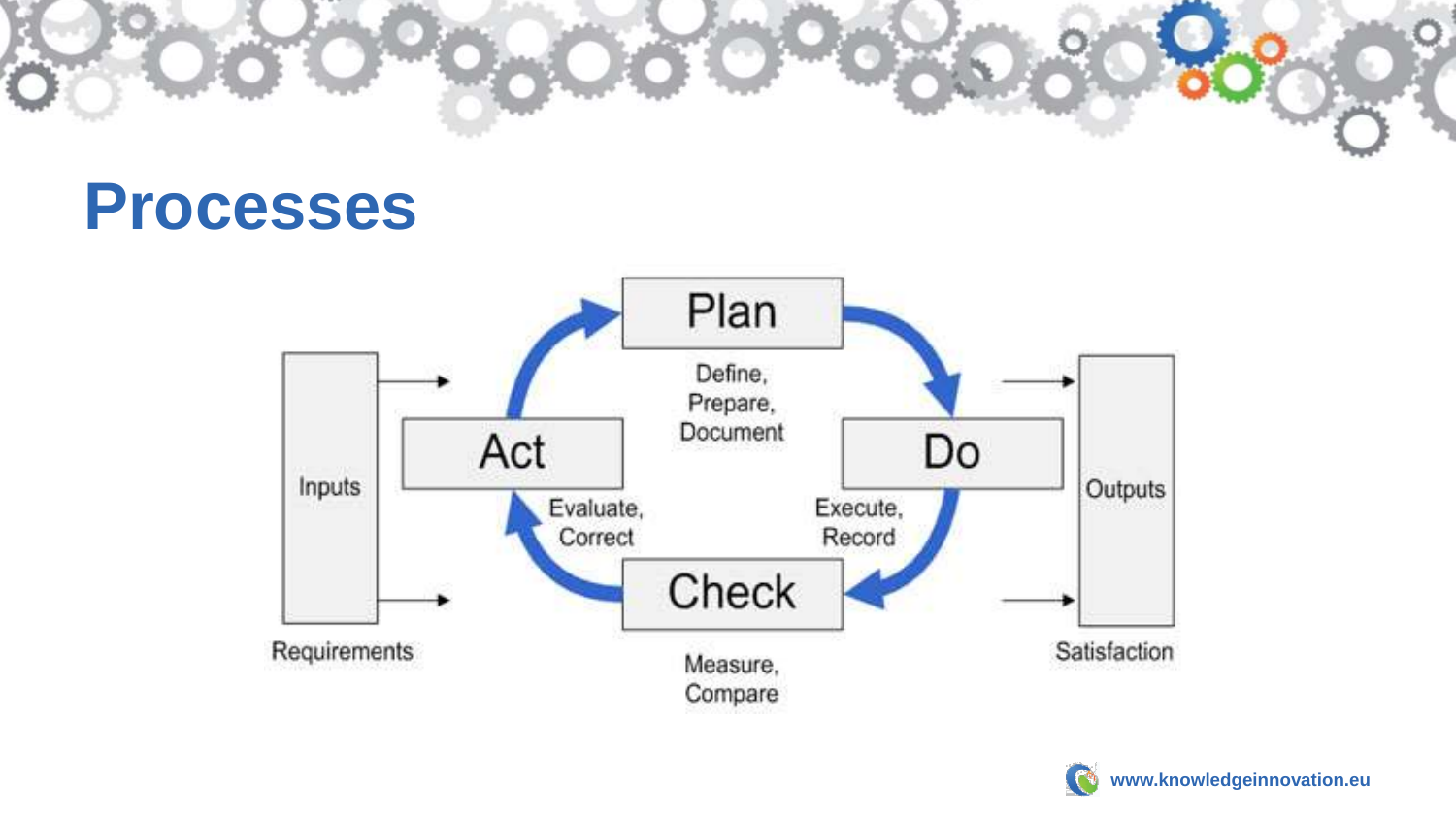### **ISO 21001: Principles**

- Focus on the needs of learners and other beneficiaries
- Visionary Leadership
- Engagement of People
- Process Approach
- **Improvement**
- Evidence-Based

**Decisions** 

- Relationship-Management
- Social Responsibility
- Accessibility & Equity
- Ethical Conduct
- Data Security & **Protection**

**For each principle, the standard provides:**

- Definition
- Rationale
- Key benefits
- Suggested actions

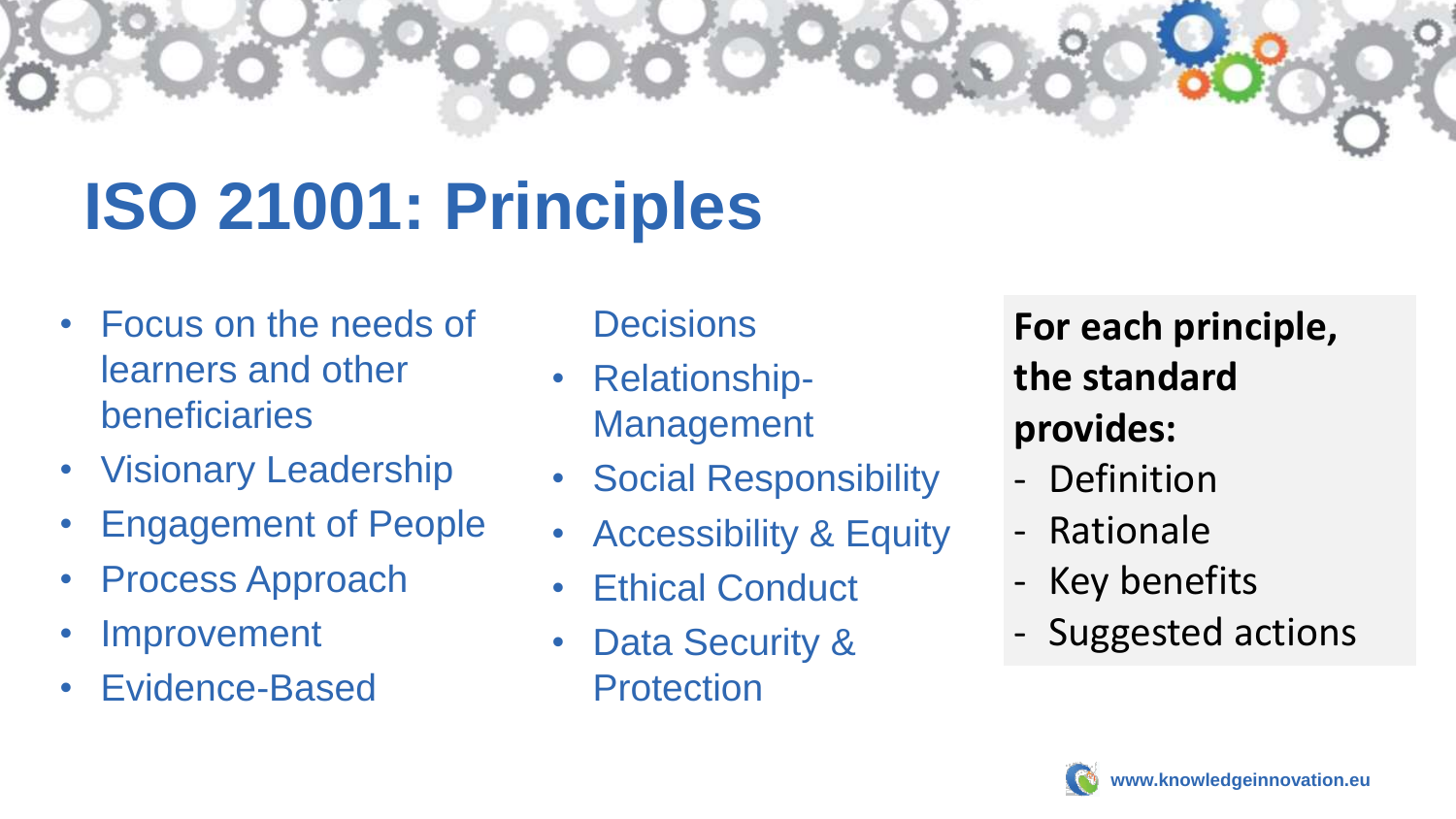### **Key Difference**

recognition of role of educational organizations' social responsibility

*focus on: customer satisfaction*

#### *satisfaction of learners and other beneficiaries (government, labour market, parents & guardians)*



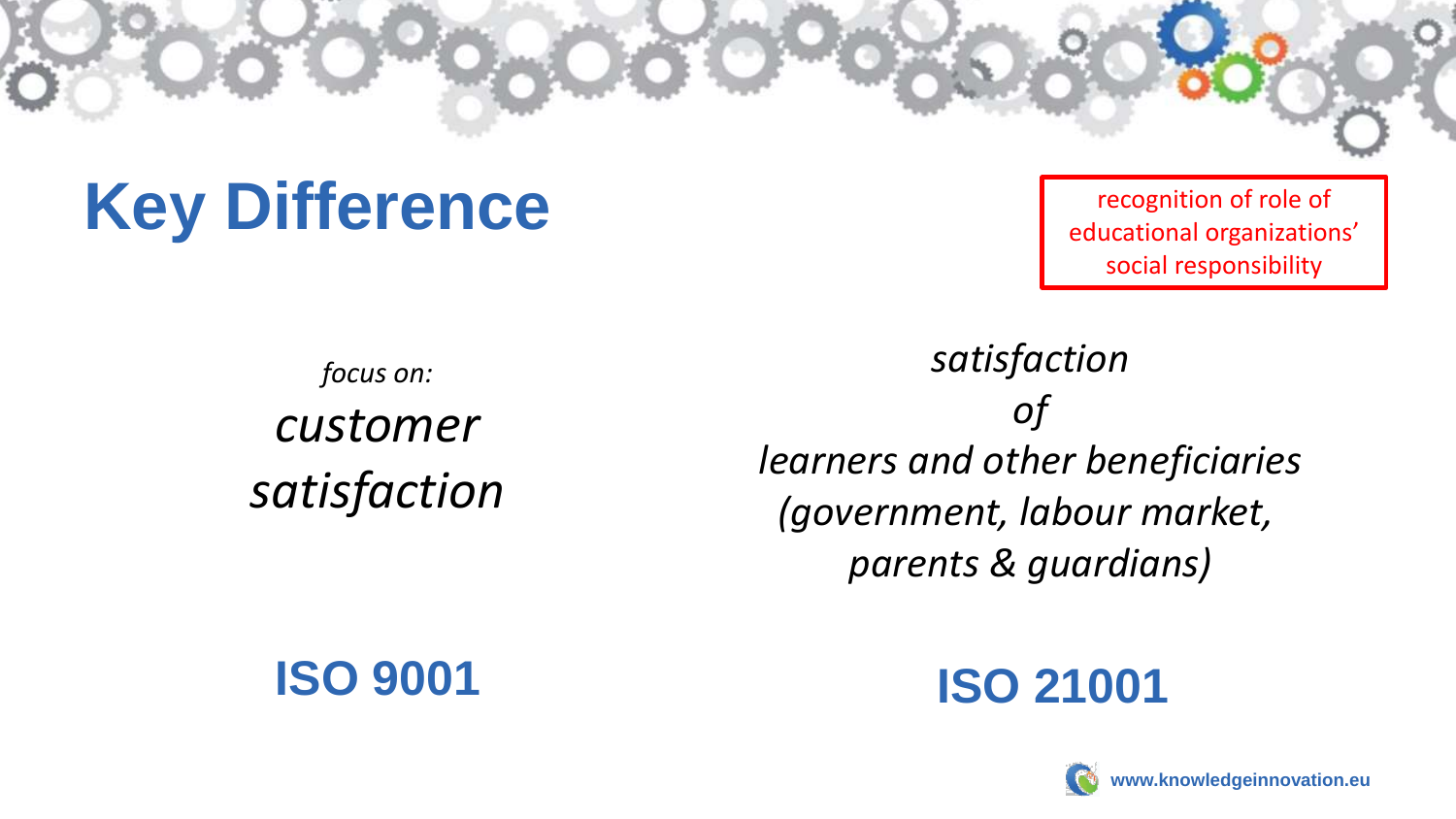# **Purpose of ISO 21001**



**ISO 21001 allows an organization to understand and realize the needs and expectations of interested parties.**

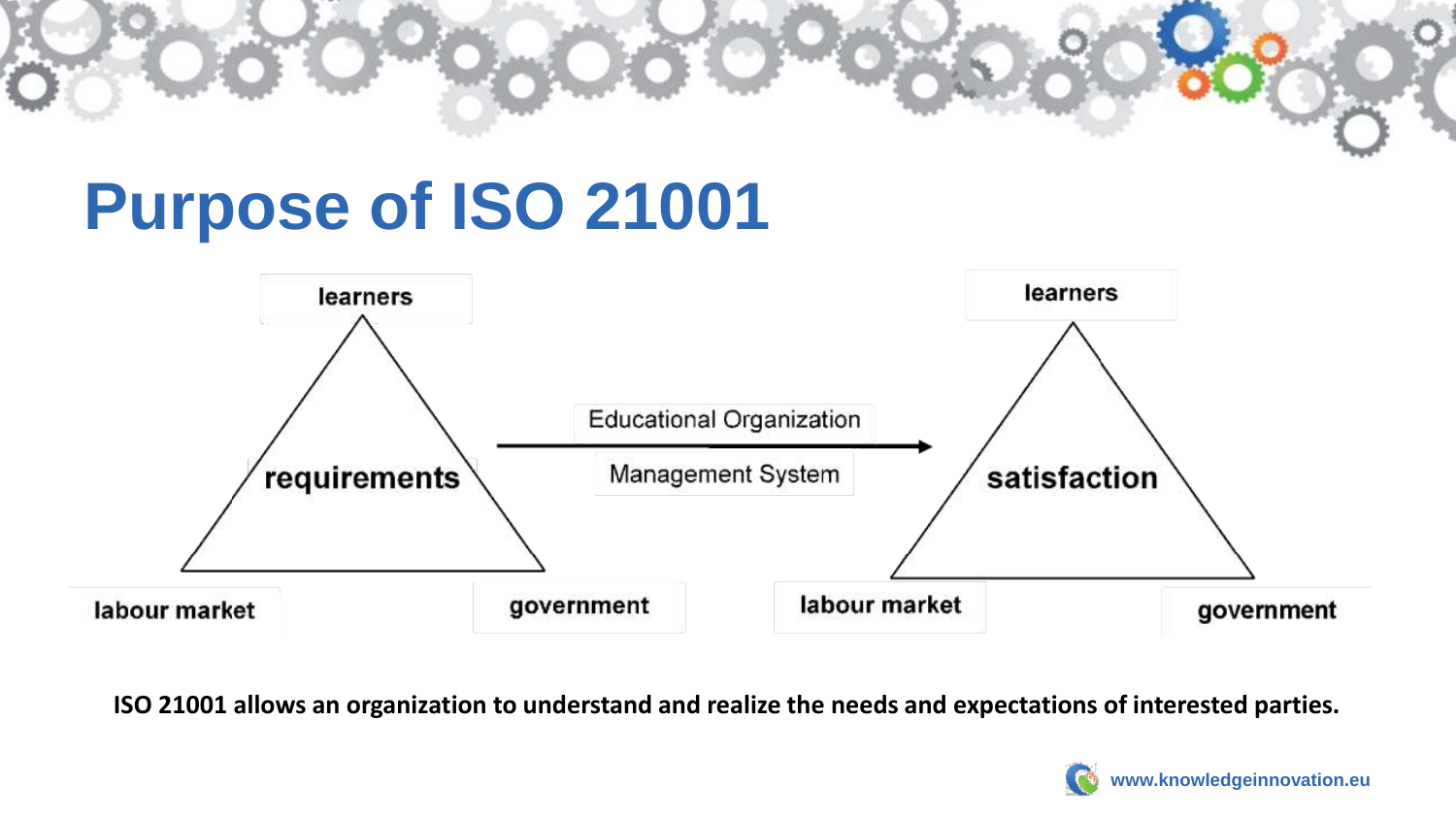

### **COMPARING ISO 21001 WITH THE ESG**

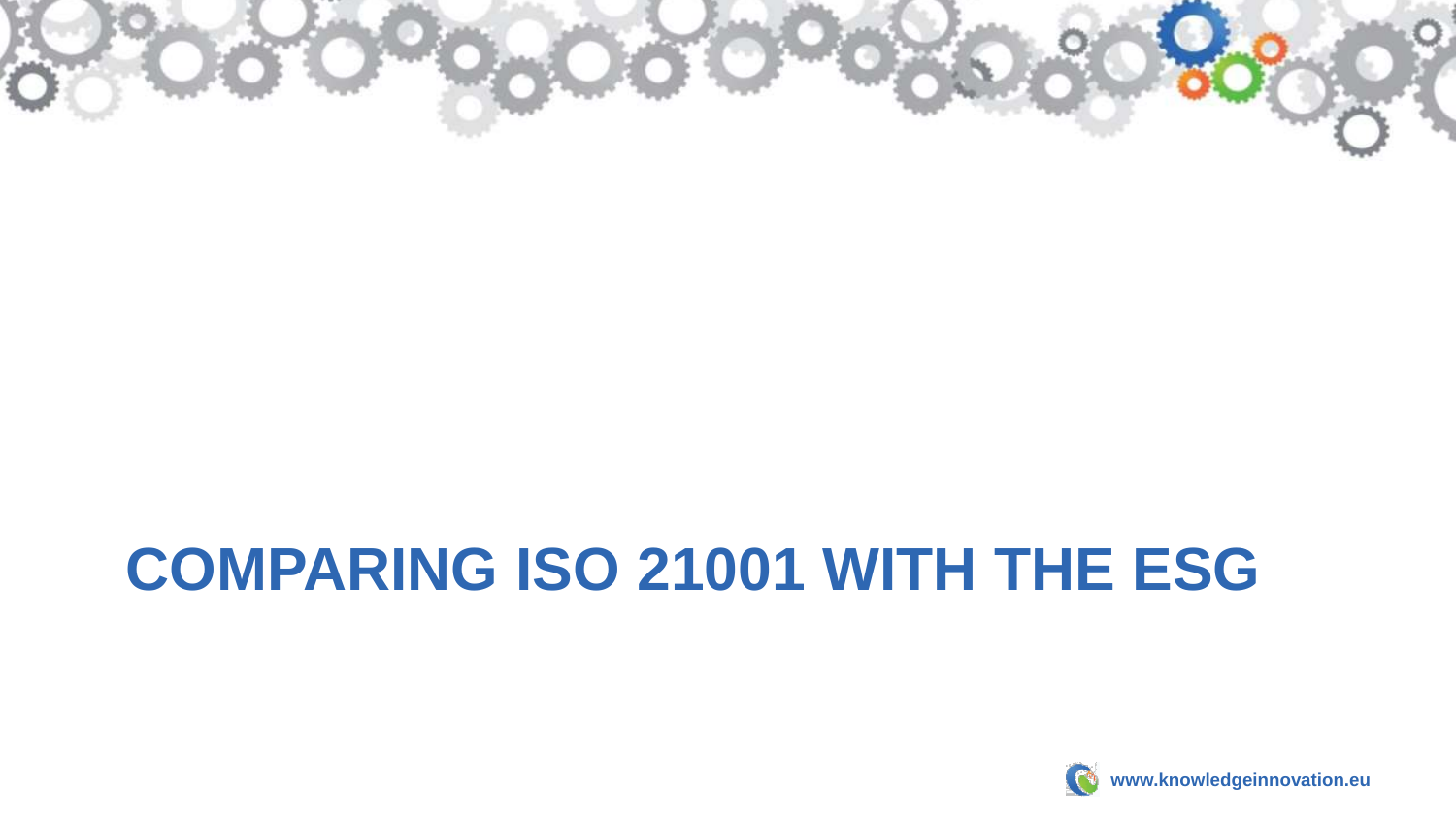# **Policy for Quality Assurance**

#### **Policy must:**

- Be created, monitored and reviewed by top management
- Involve the setting of objectives which will allow the organization to realise its vision in line with its mission
- Include Commitments to:
	- Continual improvement
	- Social responsibility
- Intellectual property management
- Satisfying legislative & regulatory requirements
- Take into account:
	- Needs and expectations of stakeholders
	- Latest research in pedagogy and content
- Be communicated

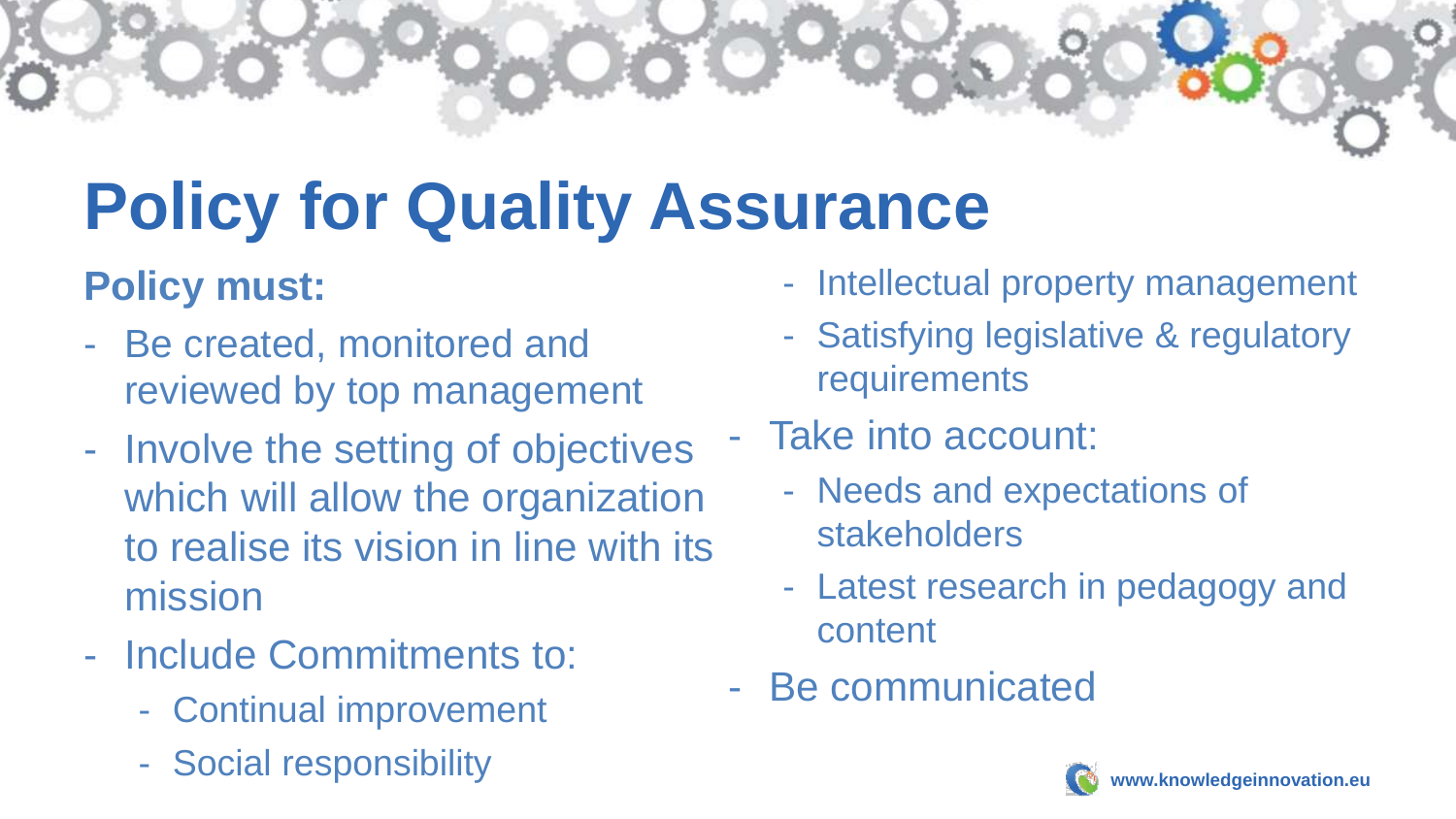### **Student Centred Learning**

**ISO 21001s first principle is a "Focus on Learners and other Beneficiaries".** 

It states that Educational Organizations should **actively engage learners in their own learning**.

teaching is defined as working with learners to assist and support them with learning

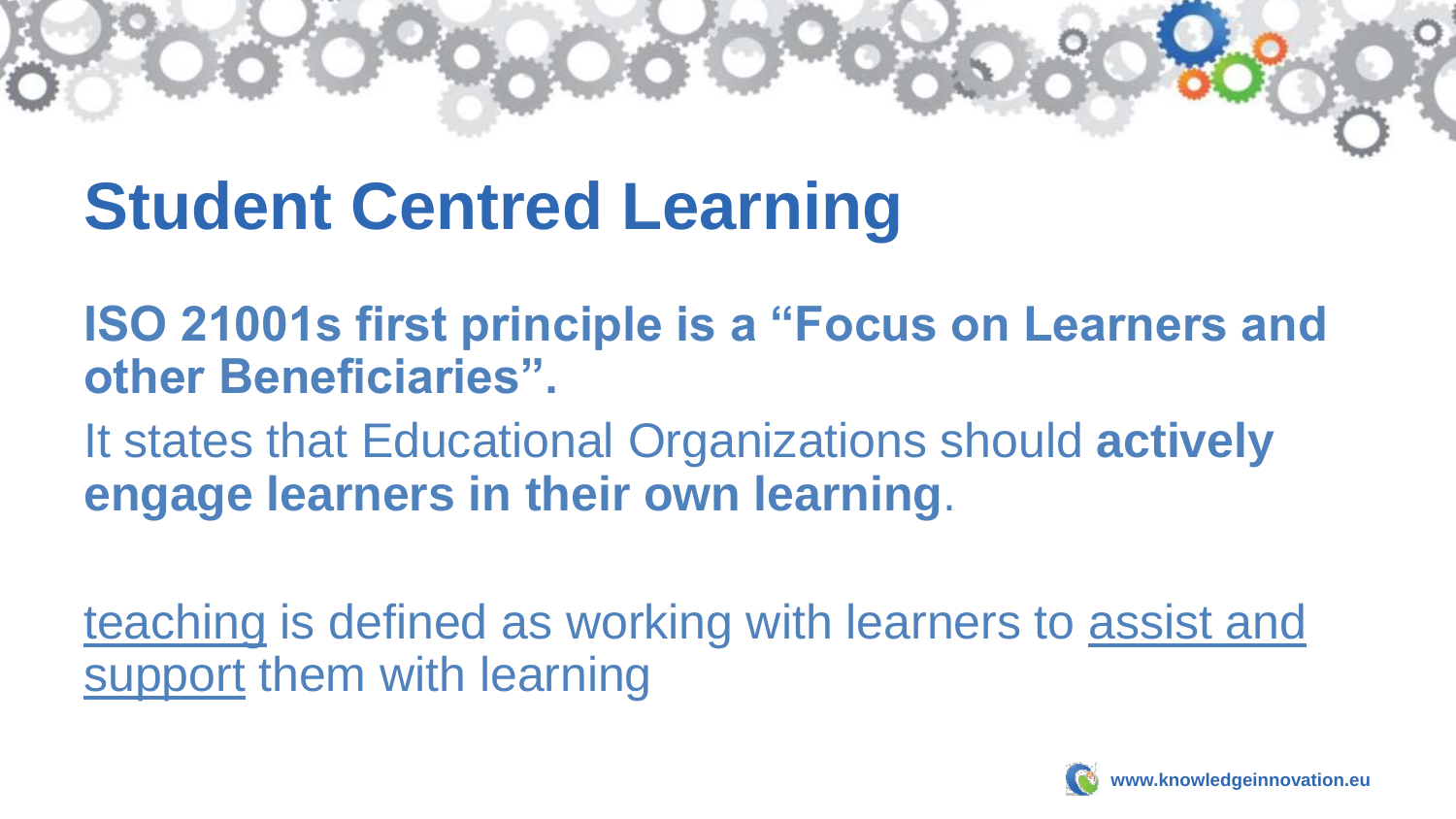# **Teaching Staff**

### ISO 21001 covers all internal and external staff

Organization must:

- analyse its staff needs and show Provide training for ongoing how it uses recruitment to reach them
- determine competencestandards for all staff
- check that staff meet those competence standards (both at recruitment and during

employment)

- competence development
- Provide ongoing performance review of all staff

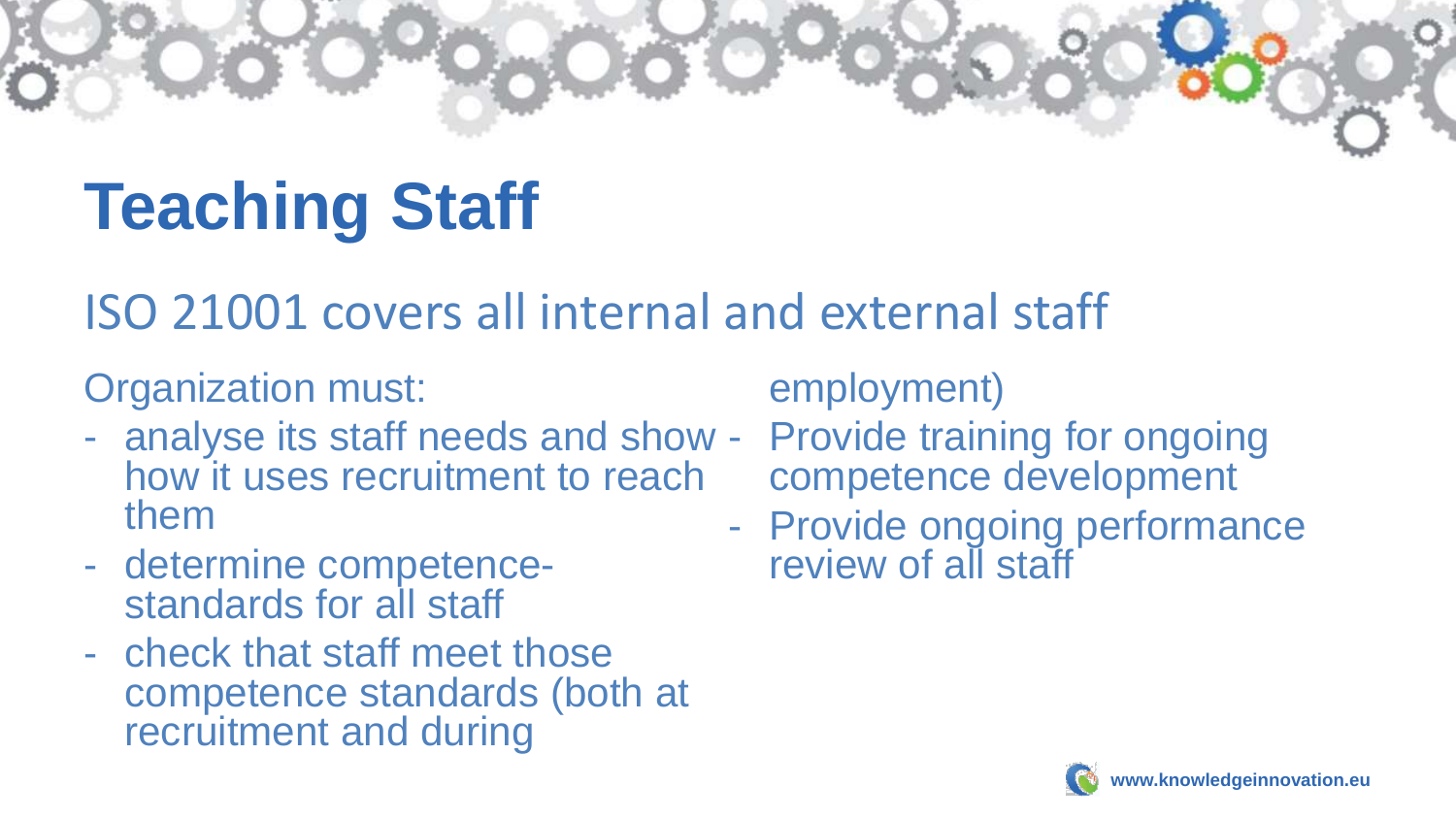### Student Admission, Progression, Recognition & **Certification**

ISO 21001 provides specific sections with detailed requirements for each of these processes:

- admission of learners
- identification and traceability of learners throughout the organization
- award of certificates for assessed learning

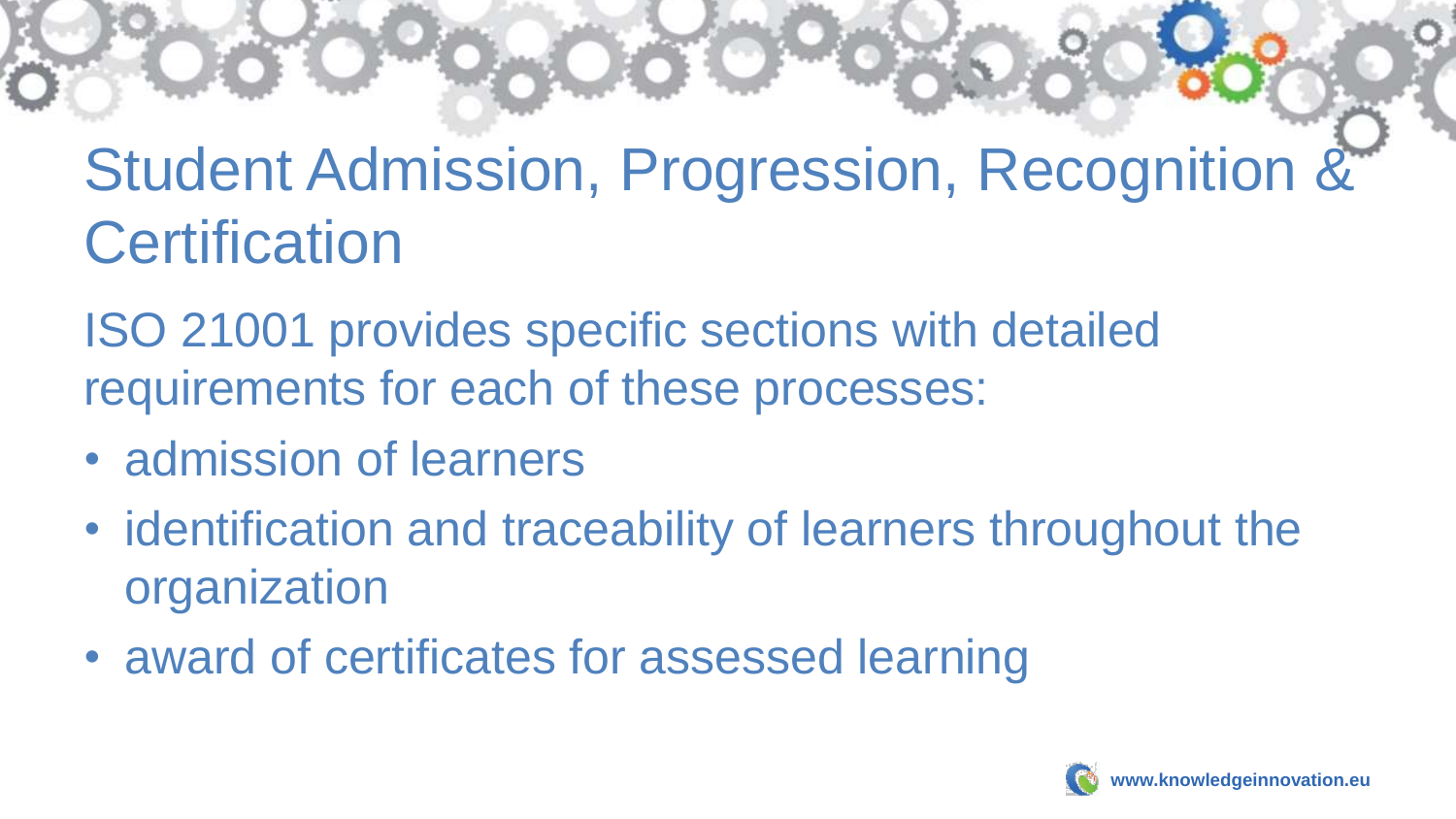# **Learning Resources**

ISO 21001 considers resources for:

- Learner engagement & satisfaction
- Staff engagement & satisfaction
- Other beneficiary satisfaction

The organization must determine and provide the necessary: - Human resources -Facilities -Buildings -Equipment -Organizational Knowledge & Learning materials -Monitoring & Measuring Resources

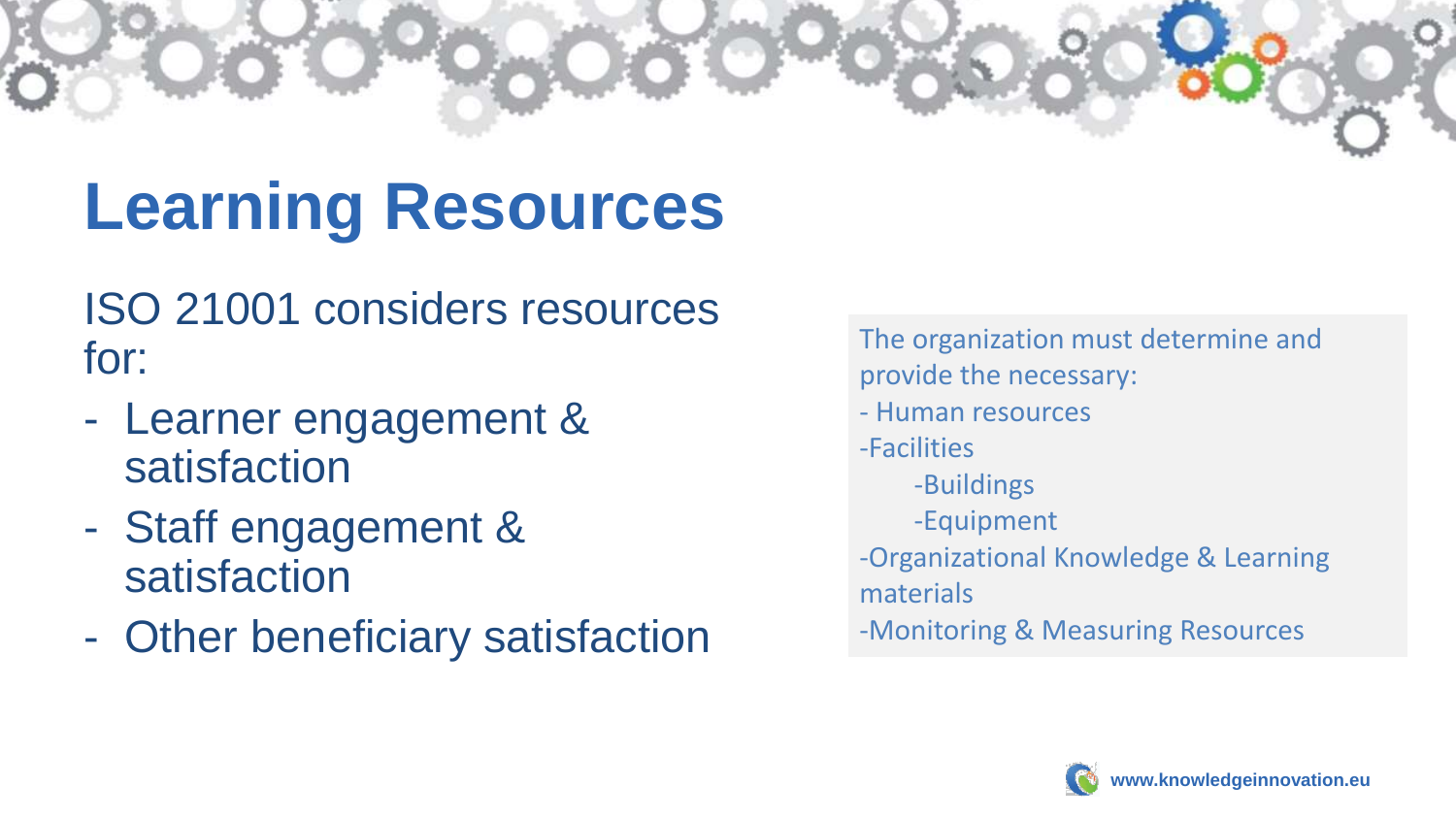### **Information Management**

- **ISO 21001 provides significant additional guidance over the ESGs as to:**
	- which policies, processes and procedures to **document** and **maintain**
	- which records to **retain**
- **ISO 21001** has over 50 references to documented information which must be maintained or retained
- It further has a section on how to maintain / retain this information and a further section on **data privacy**
- Additionally, an entire informative annexe gives examples of measures and tools which can be used in collecting and managing information

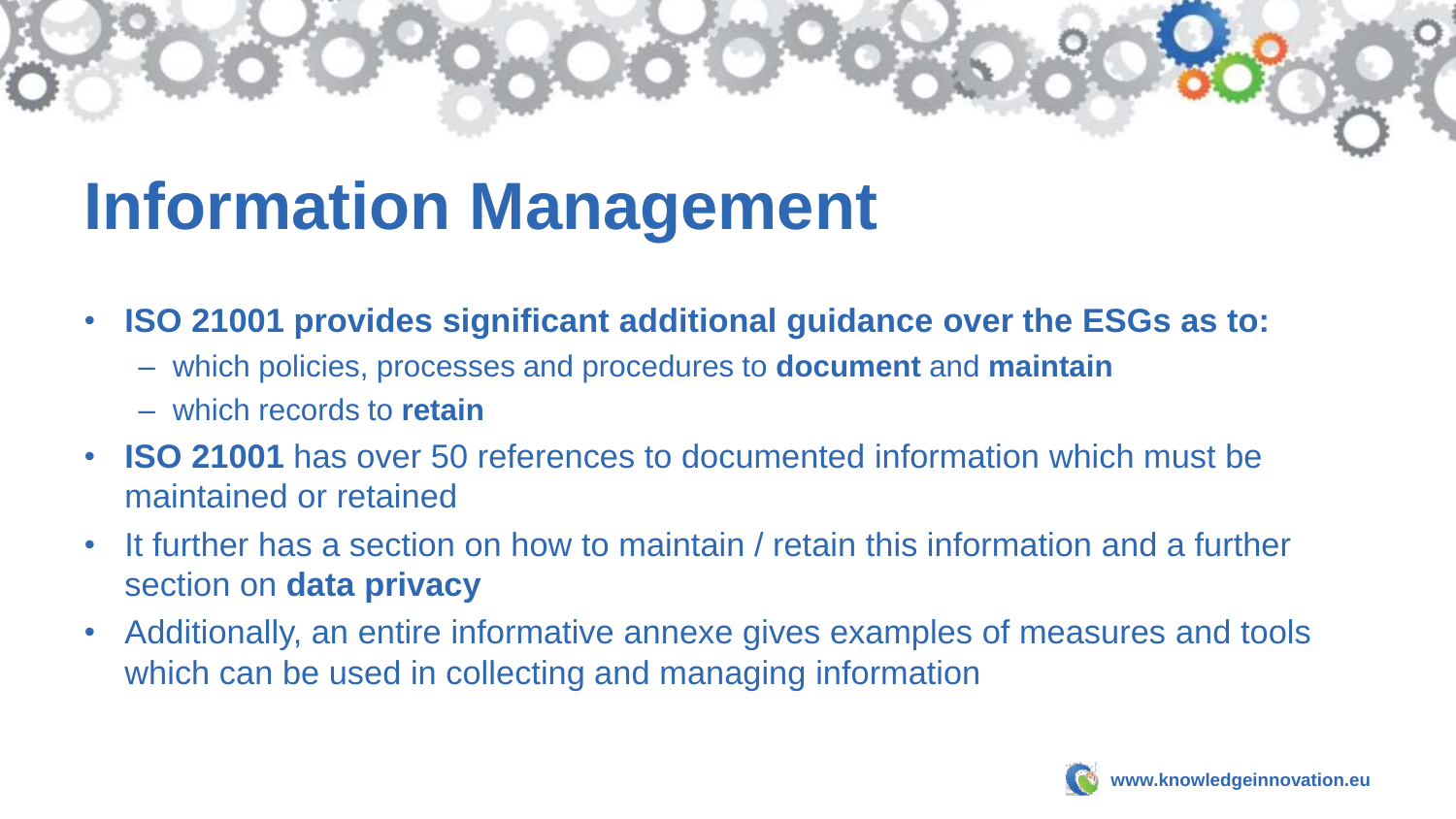### **On-going monitoring and periodic review of programmes**

• In ISO 21001, monitoring and periodic review happen at the level of the organization and not merely at the level of programmes

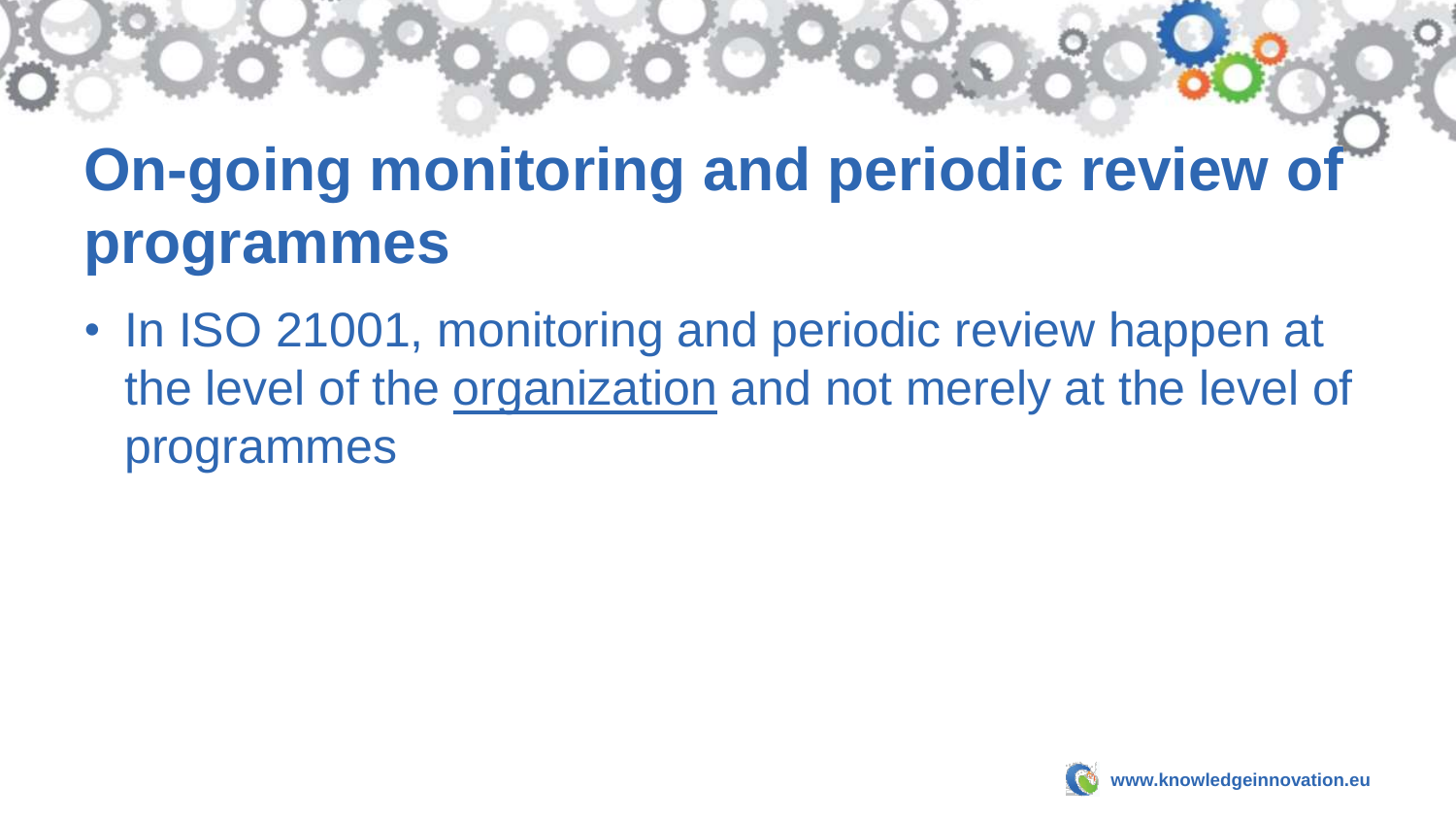# **Monitoring in ISO 21001**

- Monitoring includes:
	- Monitoring of satisfaction of stakeholders
	- Handling of complaints & appeals
	- Collecting feedback on:
		- effectiveness of programmes
		- organization's over impact on community
- Review includes:
	- Internal Audit (which includes review of programmes)
	- **Annual** Management Review of the organization's management system to address deficiencies

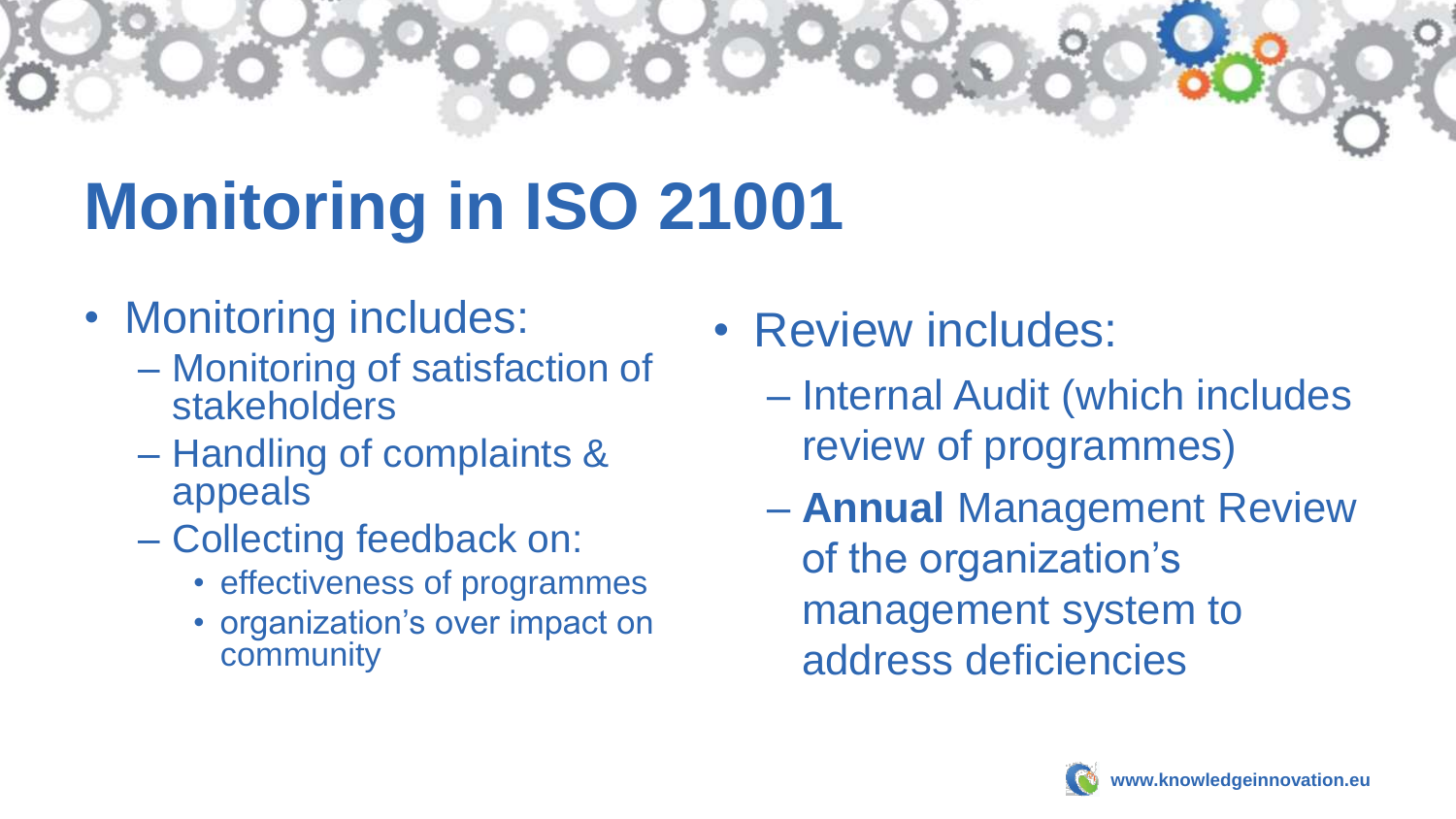### **Continual Improvement of Programmes**

At every level of the organization, whenever monitoring or reviewing detects a **non-conformity** with any requirement in the management system, the organization must **record** such non-conformity and **record** its proposed action in response to this **(corrective action** or **dealing with consequences).**

Additionally it must make **continual improvements** that are not a result of **non-conformities**.

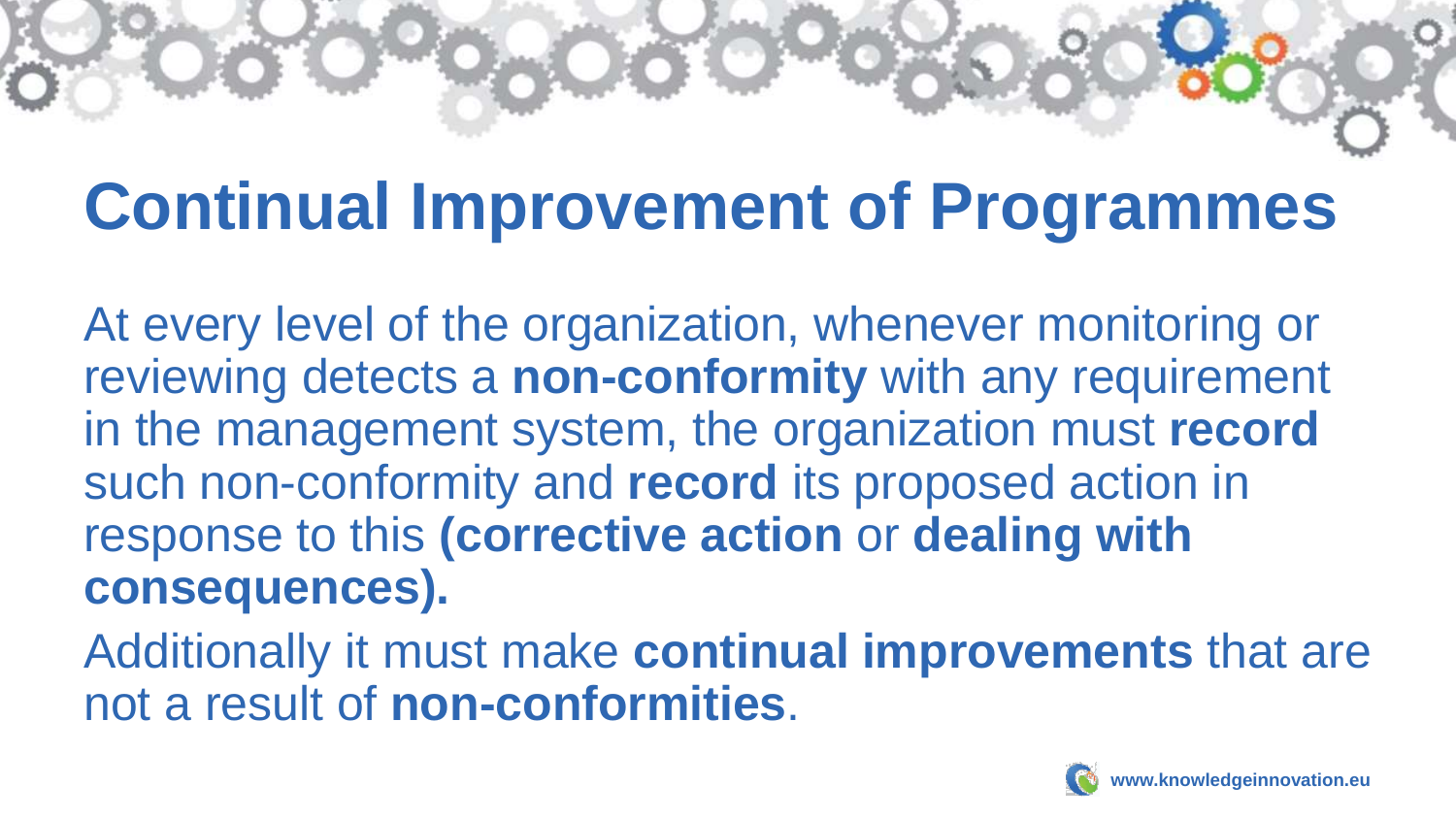### **ISO 21001 Operational Requirements include specific requirements on:**

- Programme design & development – Learning outcome design & development
- Curriculum design & development
- Assessment design & development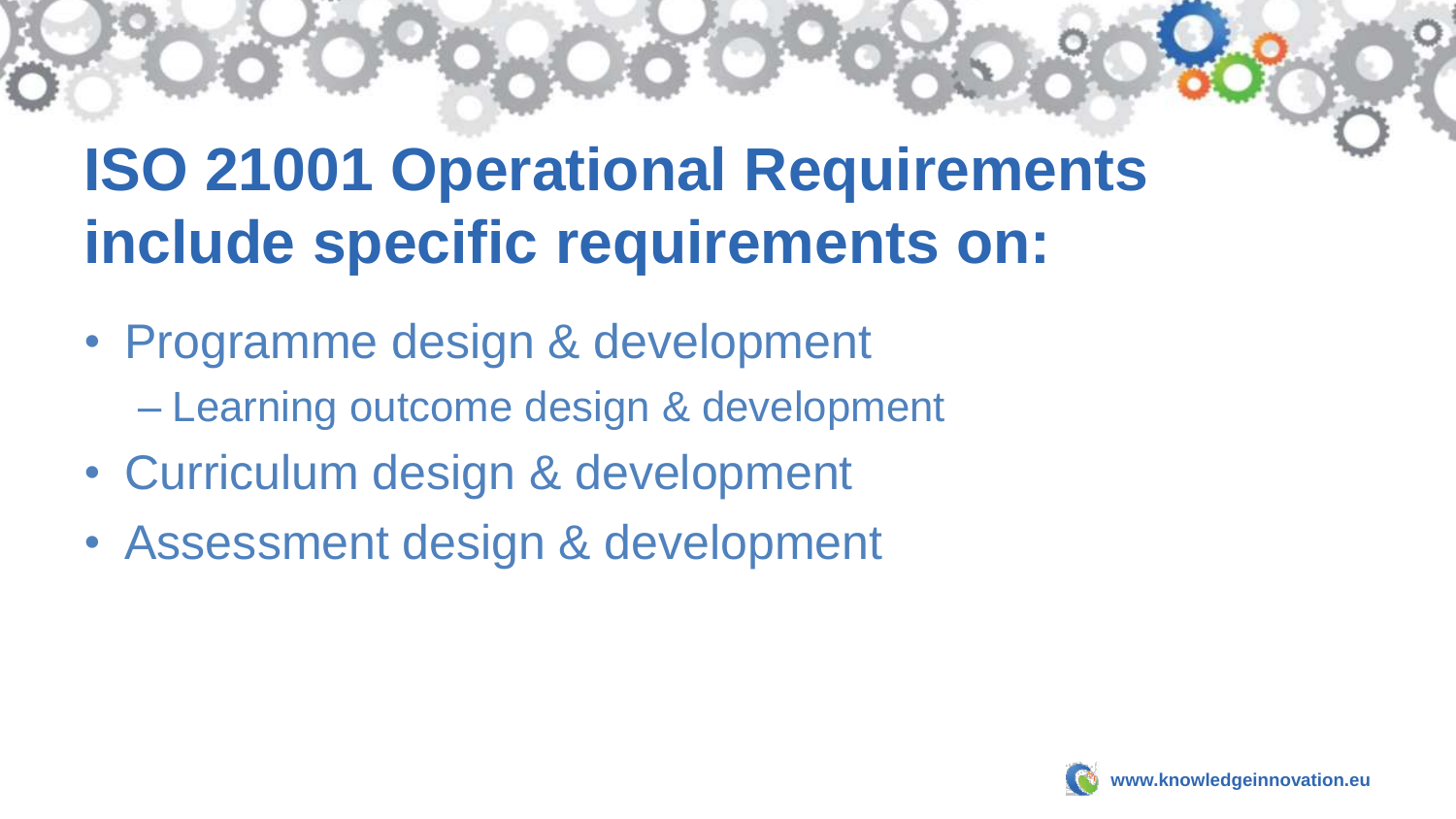

### **Public Information**

- Communications have the purpose of:
	- Obtaining the opinion or consent of stakeholders (consultation)
	- Conveying information (marketing)
	- Coordinating processes within an organization (management)
- Institution must communicate:
	- Institutional policy and strategy
	- Design, content and delivery of
	- Leaners' performance data
	- Learner and other feedback, including satisfaction surveys & complaints

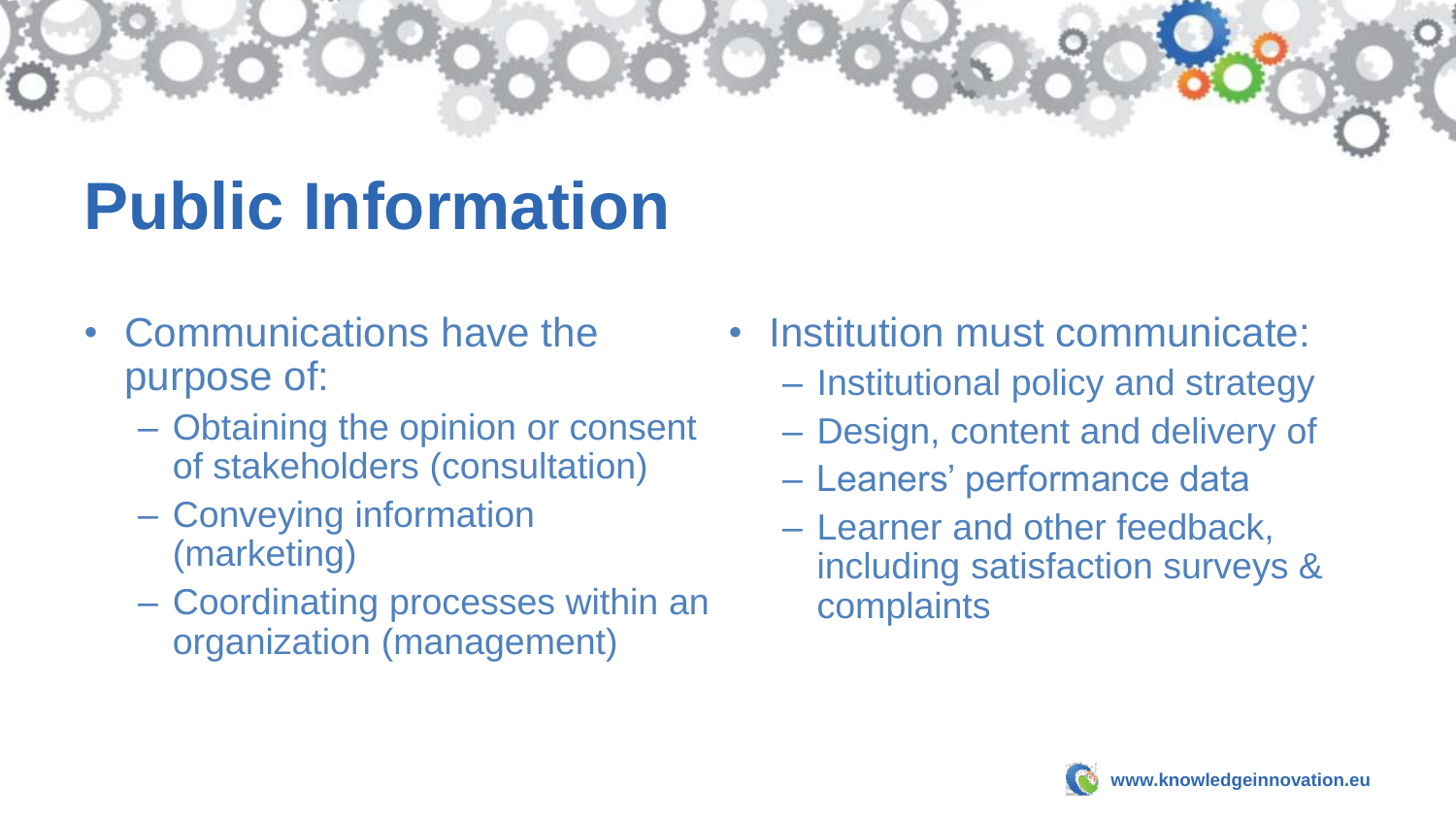# **Cyclical External Quality Assurance**

- Certification is not a requirement of ISO 21001
- The organization can implement and benefit from an ISO 21001 management system in accordance with the neutrality principle, meaning that it is designed to be used for:
	- First party certification (self-assessment)
	- Second party certification (external assessment by consultants)
	- Third party certification (by an approved accreditation body)

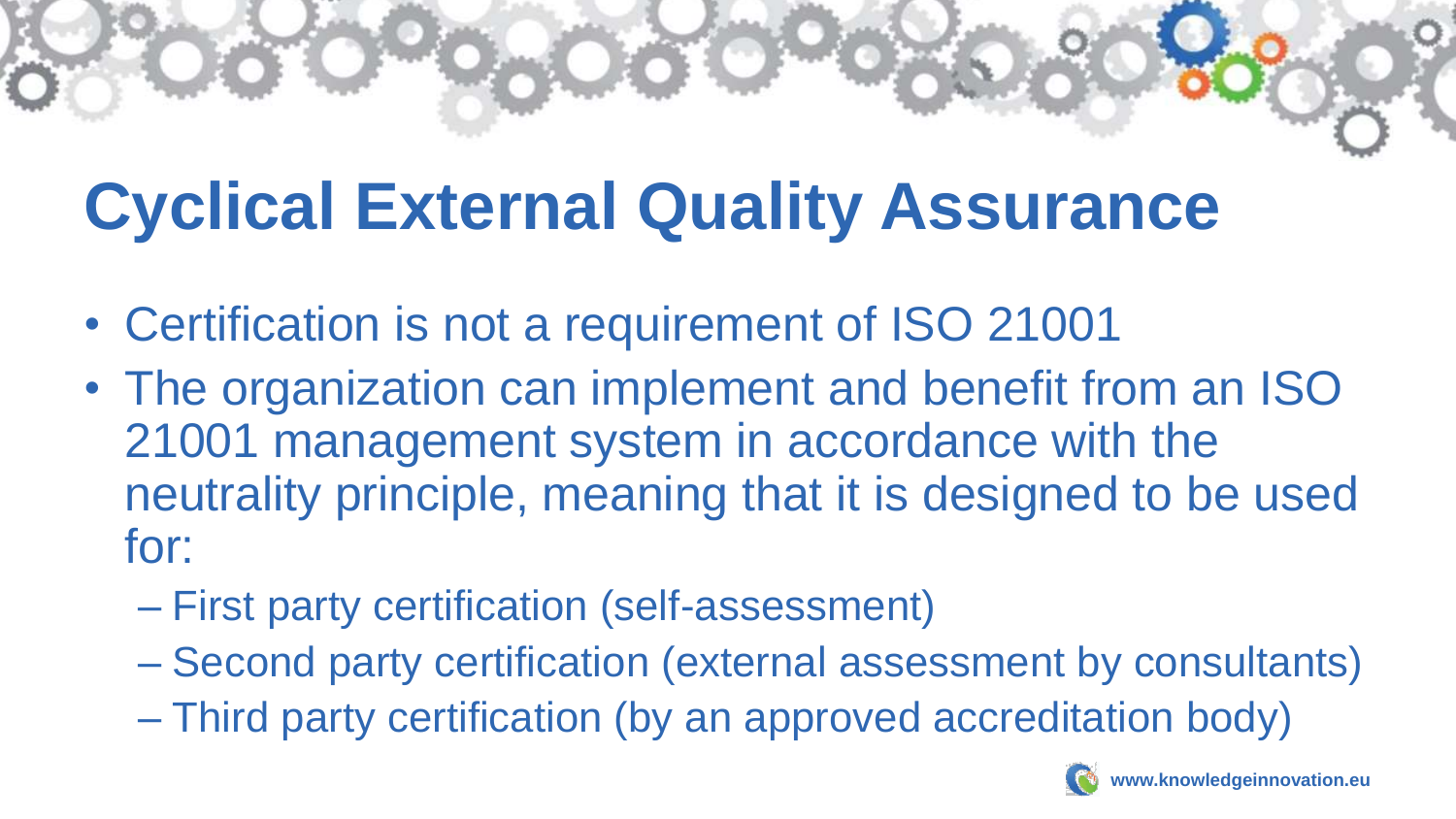### **Conclusions**

### **ISO 21001 brings together**

**Global best practice on Management Systems**

**Principles & Values of the ESGs**

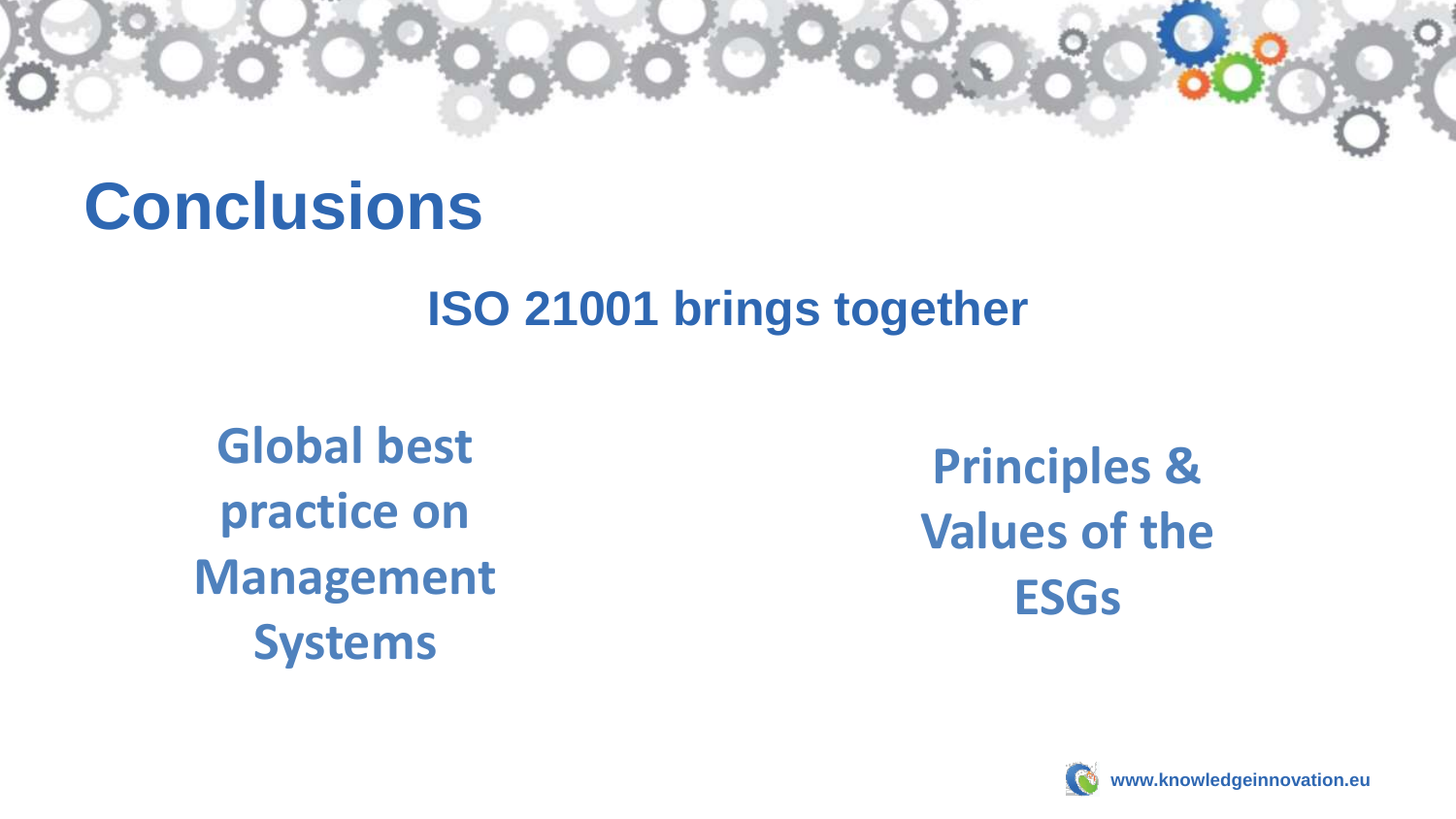# **Why Implement 21001 – European HE**

### According to ESG:

"The (QA) policy translates into practice through a variety of internal quality assurance processes that allow participation across the institution. How the policy is implemented, monitored and revised is the institution's decision."

ISO 21001 provides a comprehensive standard on how to do so.